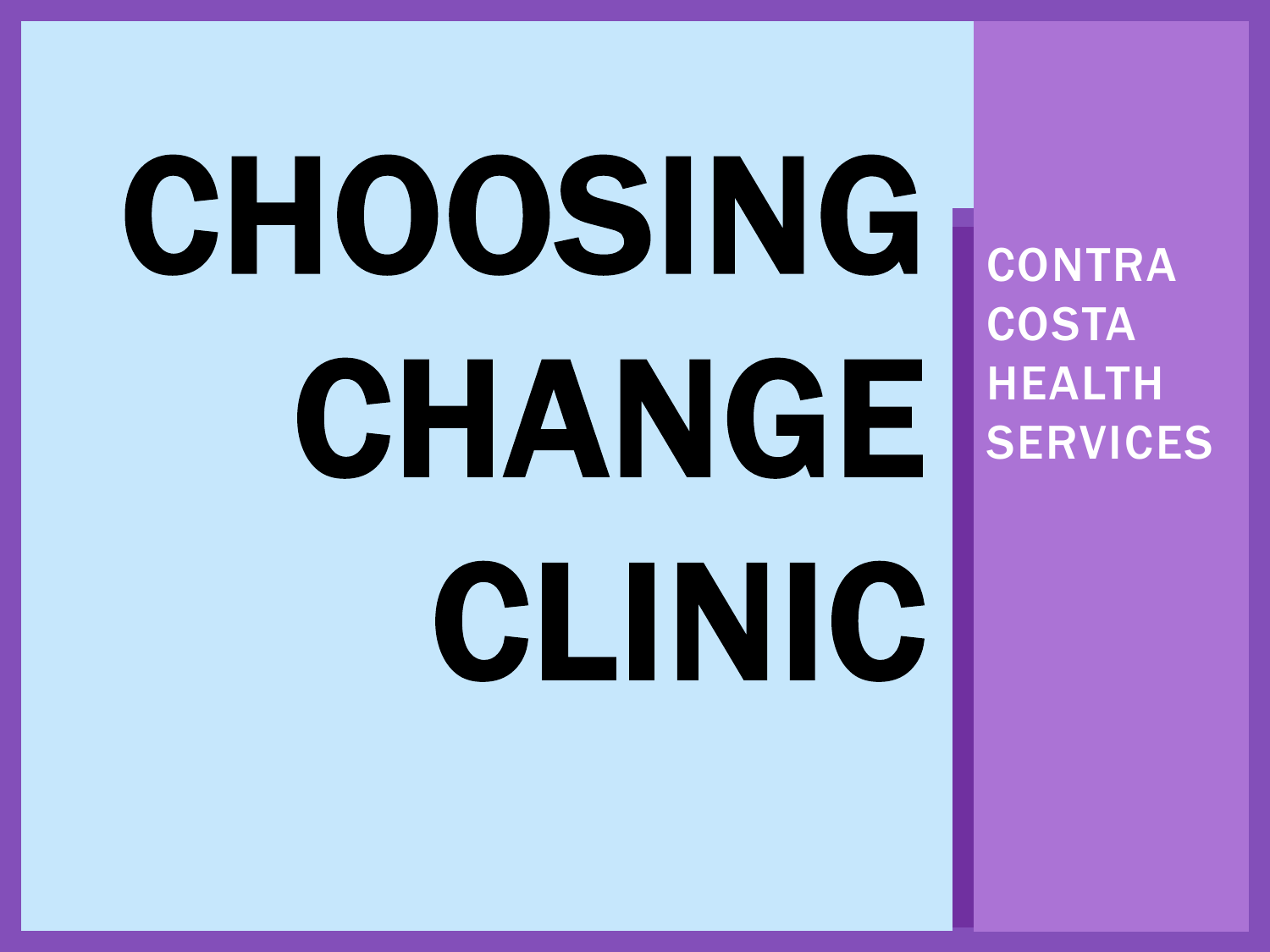#### ABOUT CONTRA COSTA HEALTH SERVICES

- 4.400 employees
- Coverage and care of 200,000 people
- \$1.8 billion budget
- Large, Integrated County Health **System** 
	- **E** Behavioral Health
	- **E** CCHP (Medi-Cal managed care plan)
	- **EXPENSIME 10 County Care Clinics**
	- **E** Detention Health
	- **E** Health, Housing, and Homeless
	- **Public Health\***
- Safety net system with special emphasis on the underserved



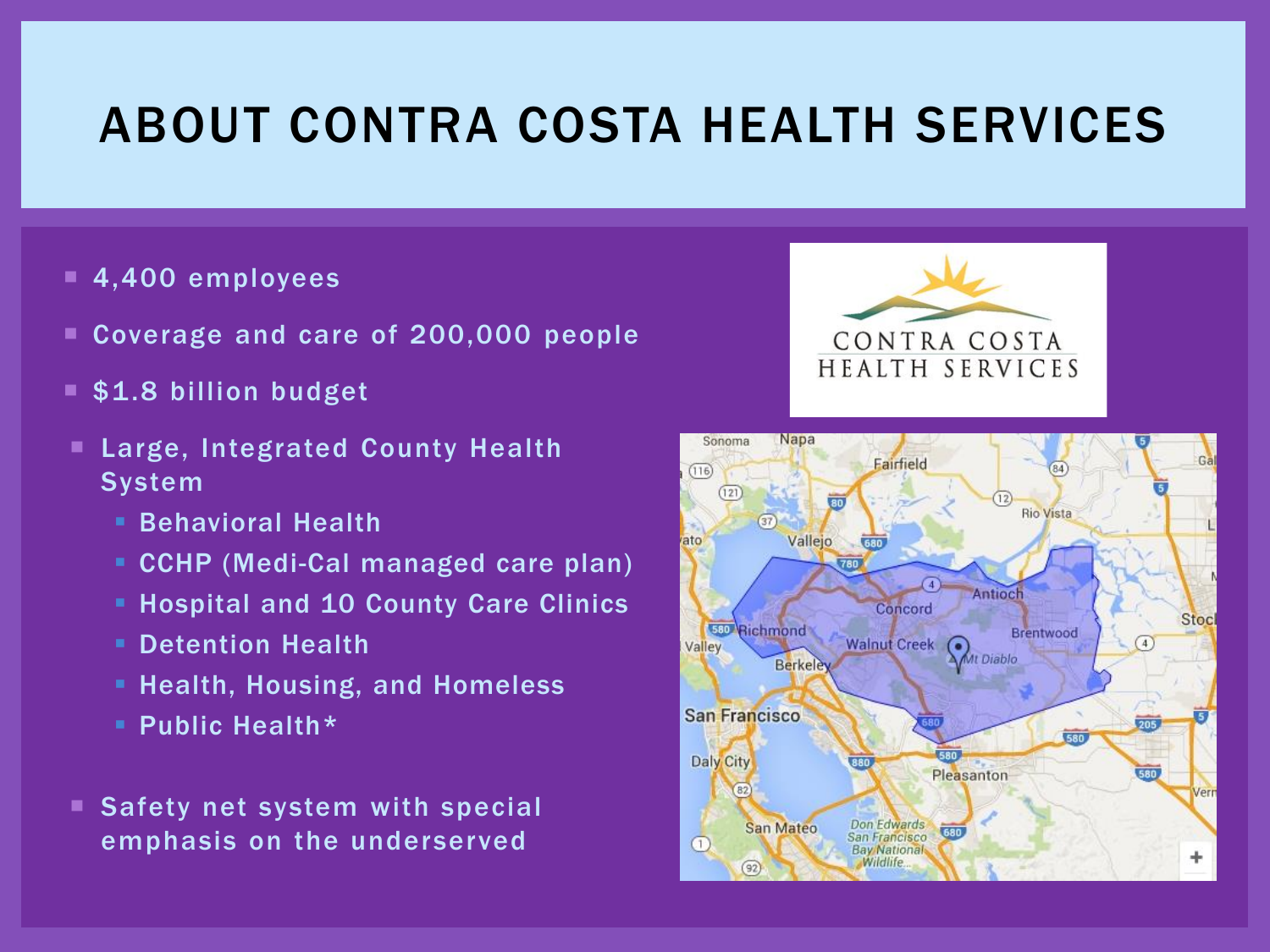# WHAT IS CHOOSING CHANGE?

- A clinic designed to support people with opioid-use disorder (OUD)--through the development of treatment plans, medication, counseling and connections to recovery services
- Medication-assisted treatment (MAT) is offered using Suboxone (buprenorphine-naloxone). It is effective in helping reduce or stop use of opioids, and has been shown to reduce the risk of accidental overdose by 50-90%
- The program offers scheduled individual, group, and family sessions and walk in clinics
- Partnership of 3 divisions of CCHS: Public Health, Behavioral Health, and CCRMC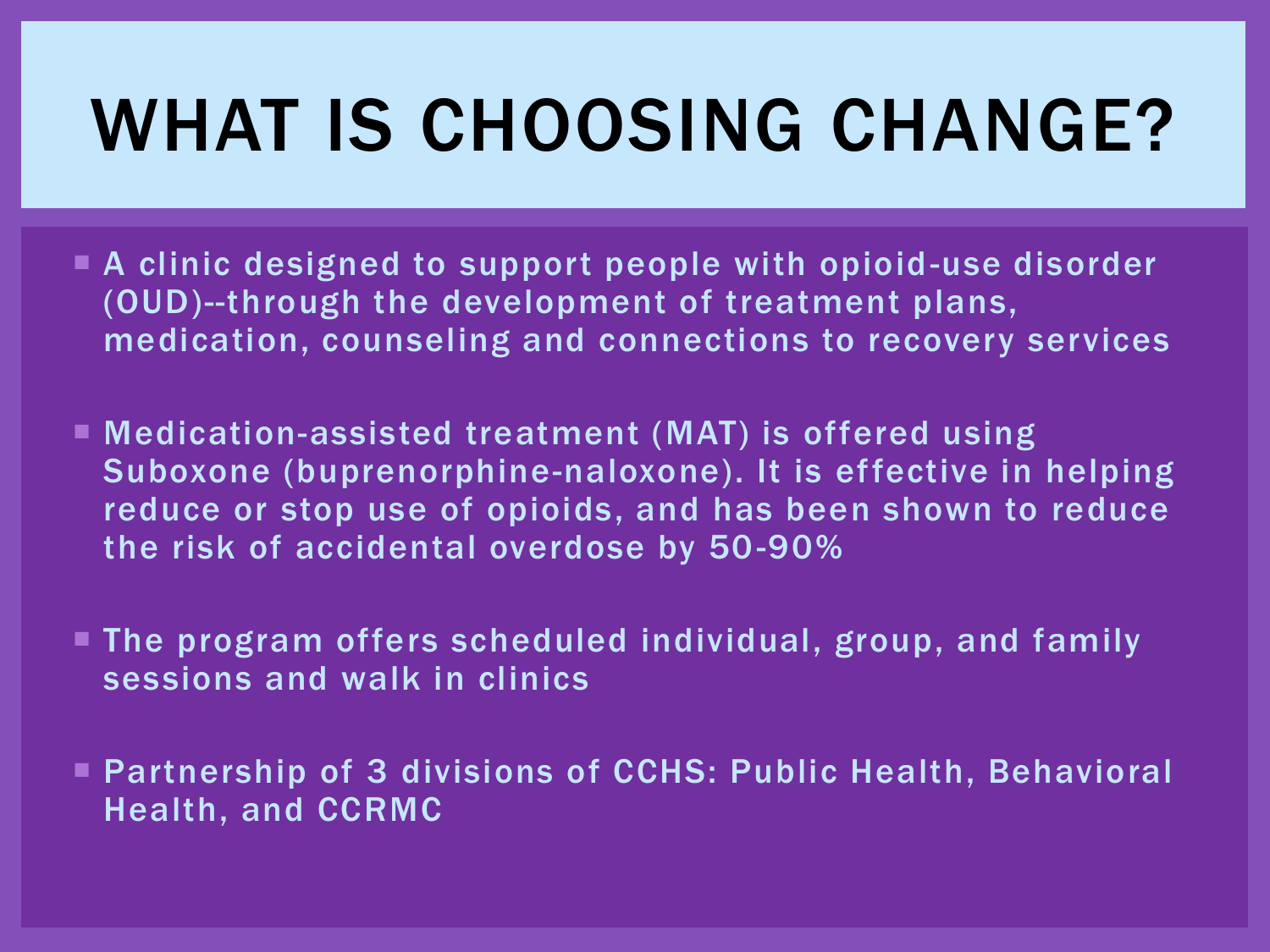## OUR PHILOSOPHY: HARM REDUCTION

- The harm reduction approach to addiction is to reduce the health harm associated with drug use. Unlike abstinence-only models, this approach meets people where they are and is less stigmatizing. Even if people are not ready, willing, or able to stop using an addictive substance, they can start receiving help and making positive changes in their lives.
- The Choosing Change Program also partners with the local Needle Exchange Program and hands out Fentanyl Testing Strips to patients.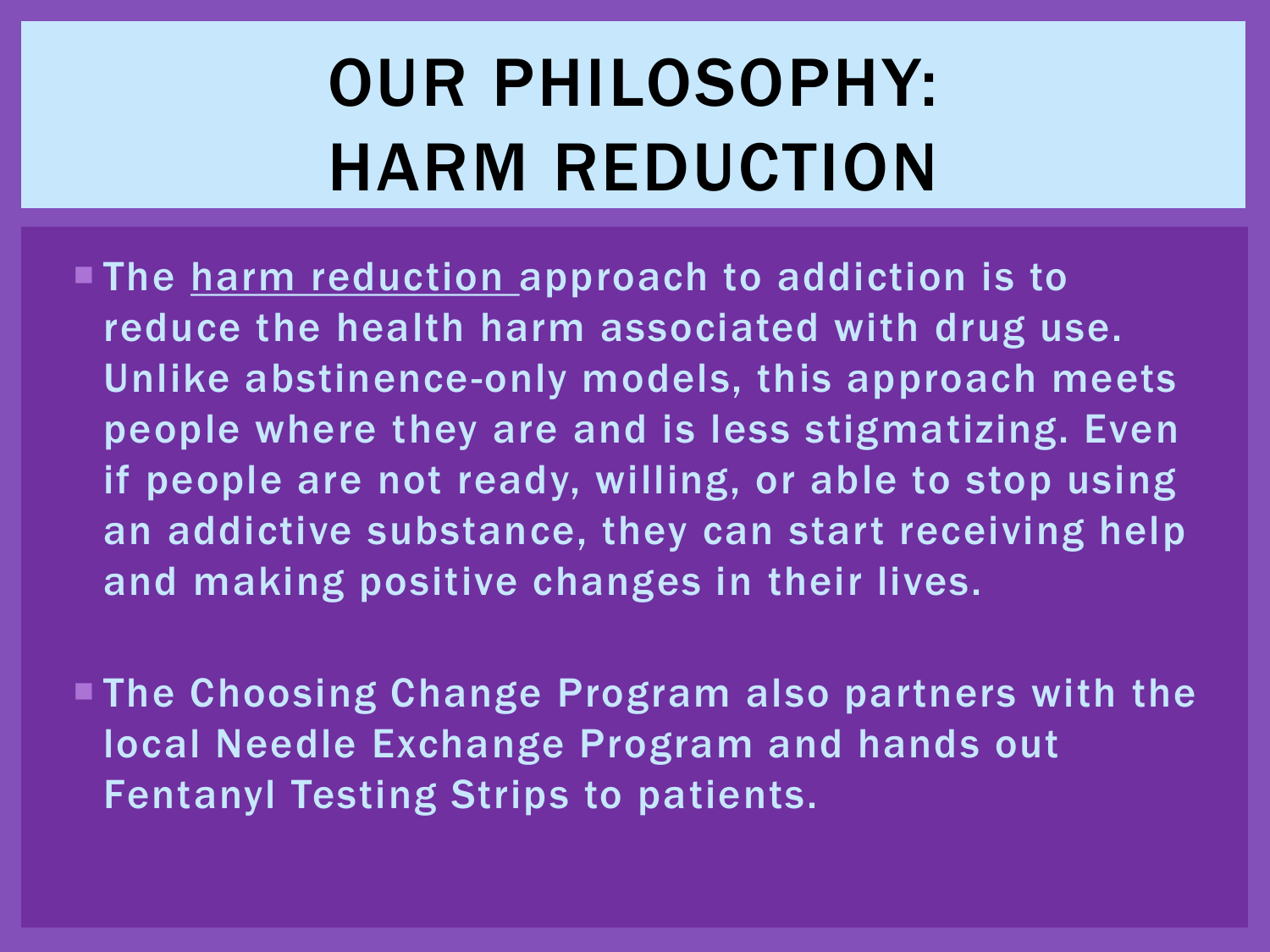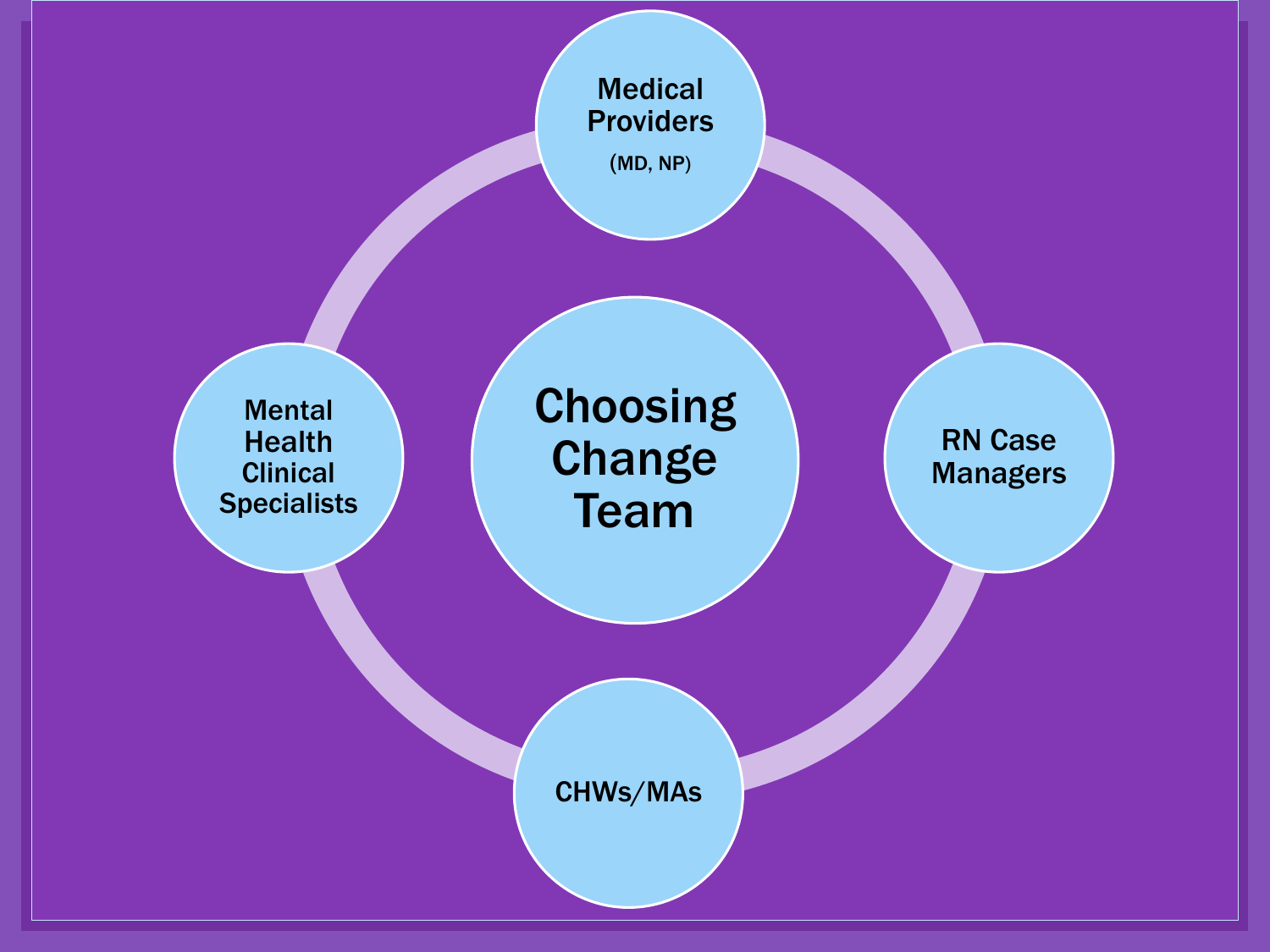#### CHOOSING CHANGE BY THE NUMBERS



\* Active Patient Criteria:

- A) Appointment with Choosing Change in last 3 months OR
- B) Choosing Change Encounter Type of Refill/Order AND Telephone Encounter in last 3 months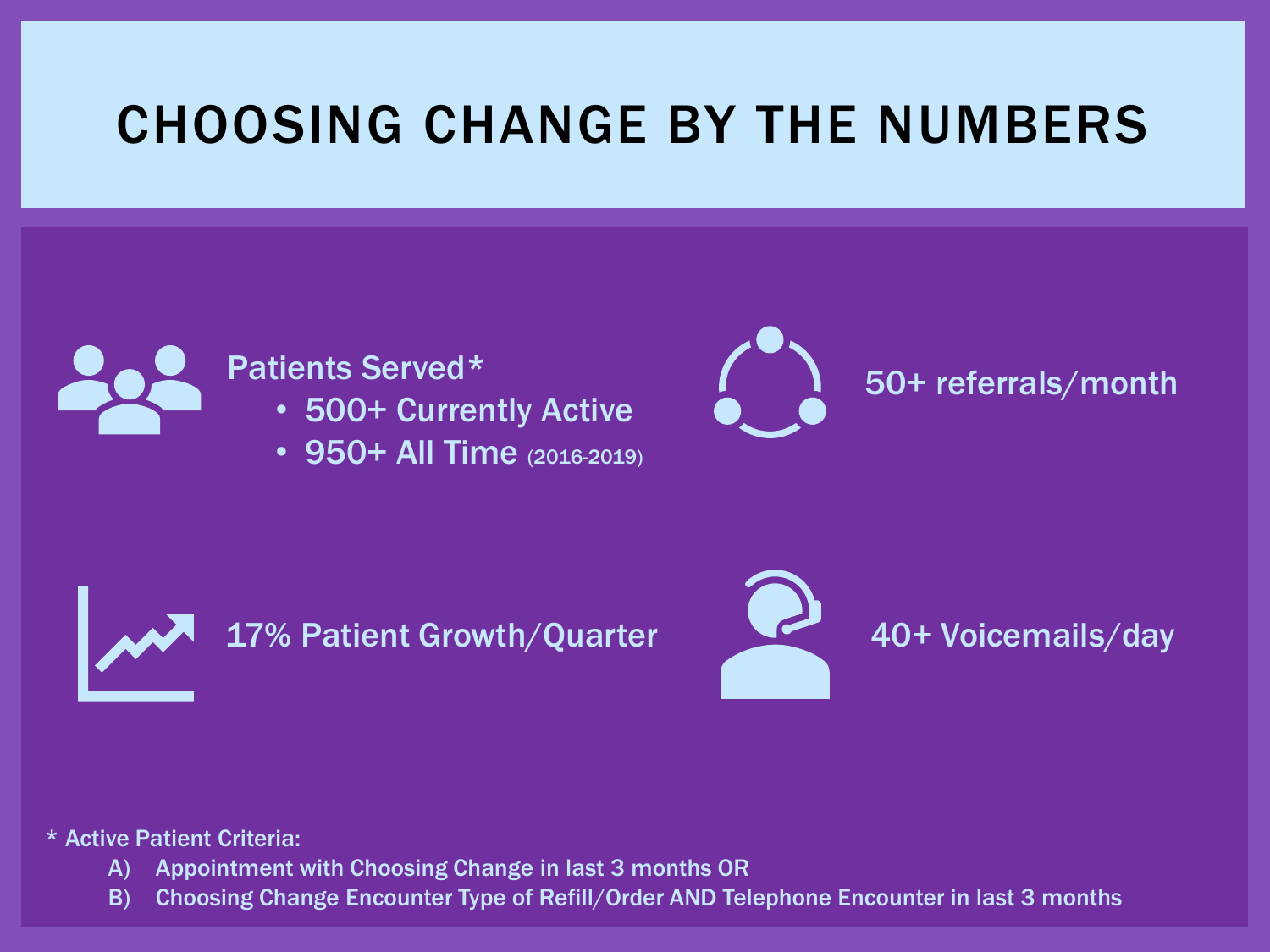#### CHOOSING CHANGE PATIENT PROFILE

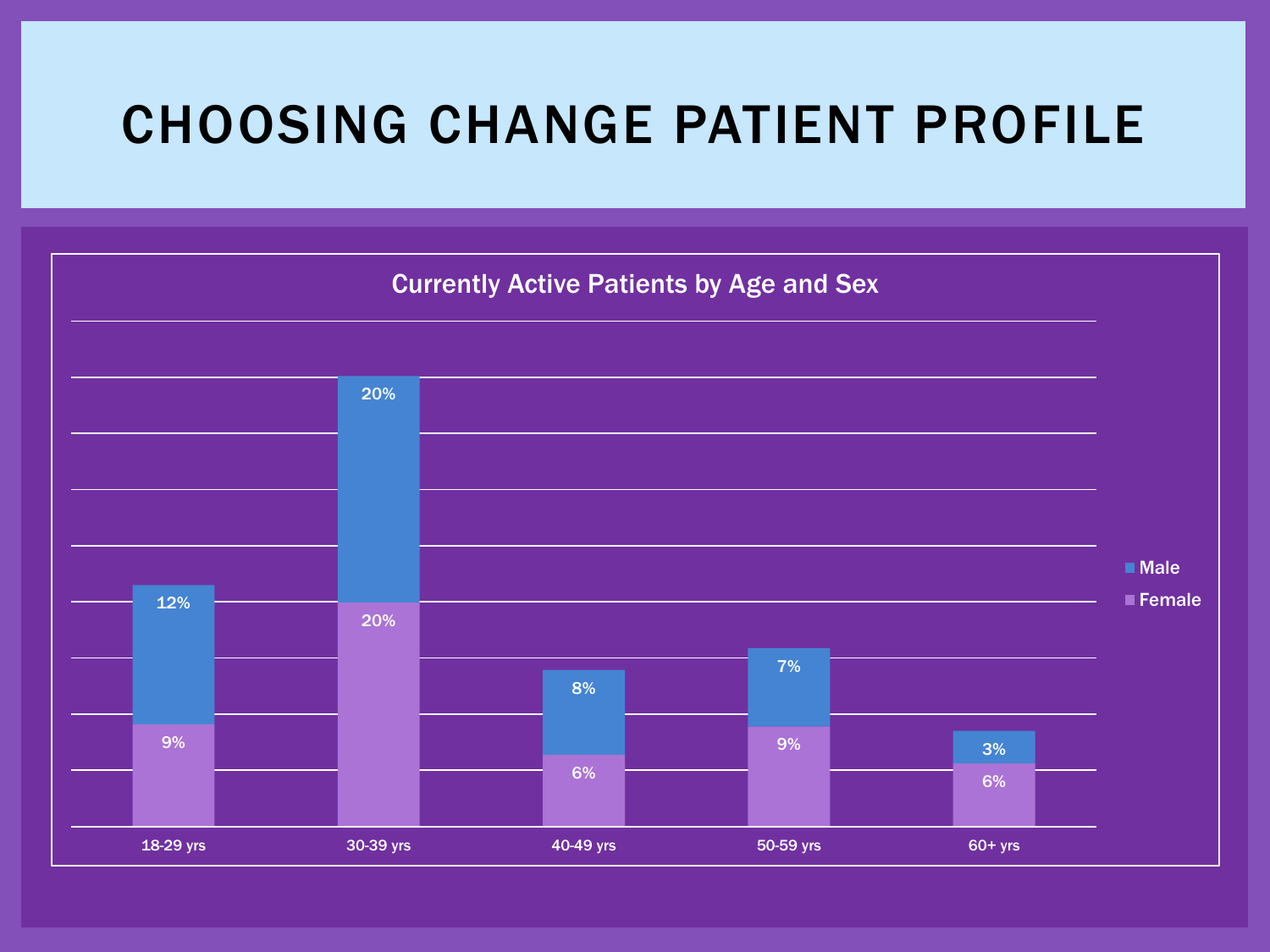## CHOOSING CHANGE REFERRALS OVER TIME

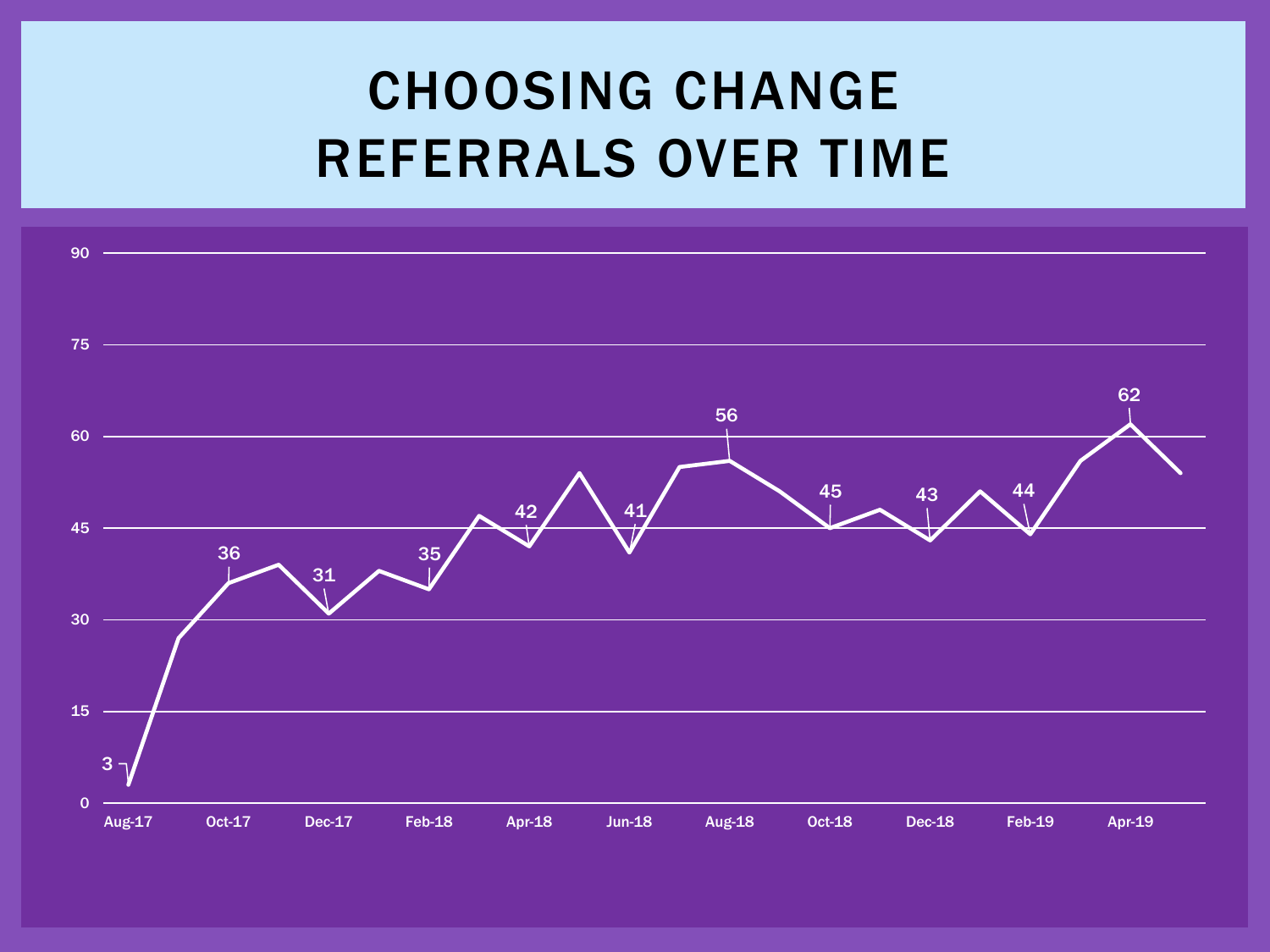#### REFERRAL RESPONSE TIME

- ■48% of patients contacted on the same day as their referral
- ■70% contacted within 72 hours
- **Average interval between referral creation and** 
	- Choosing Change outreach is 4 days
		- **Outreach to Detention referrals delayed until patient's release**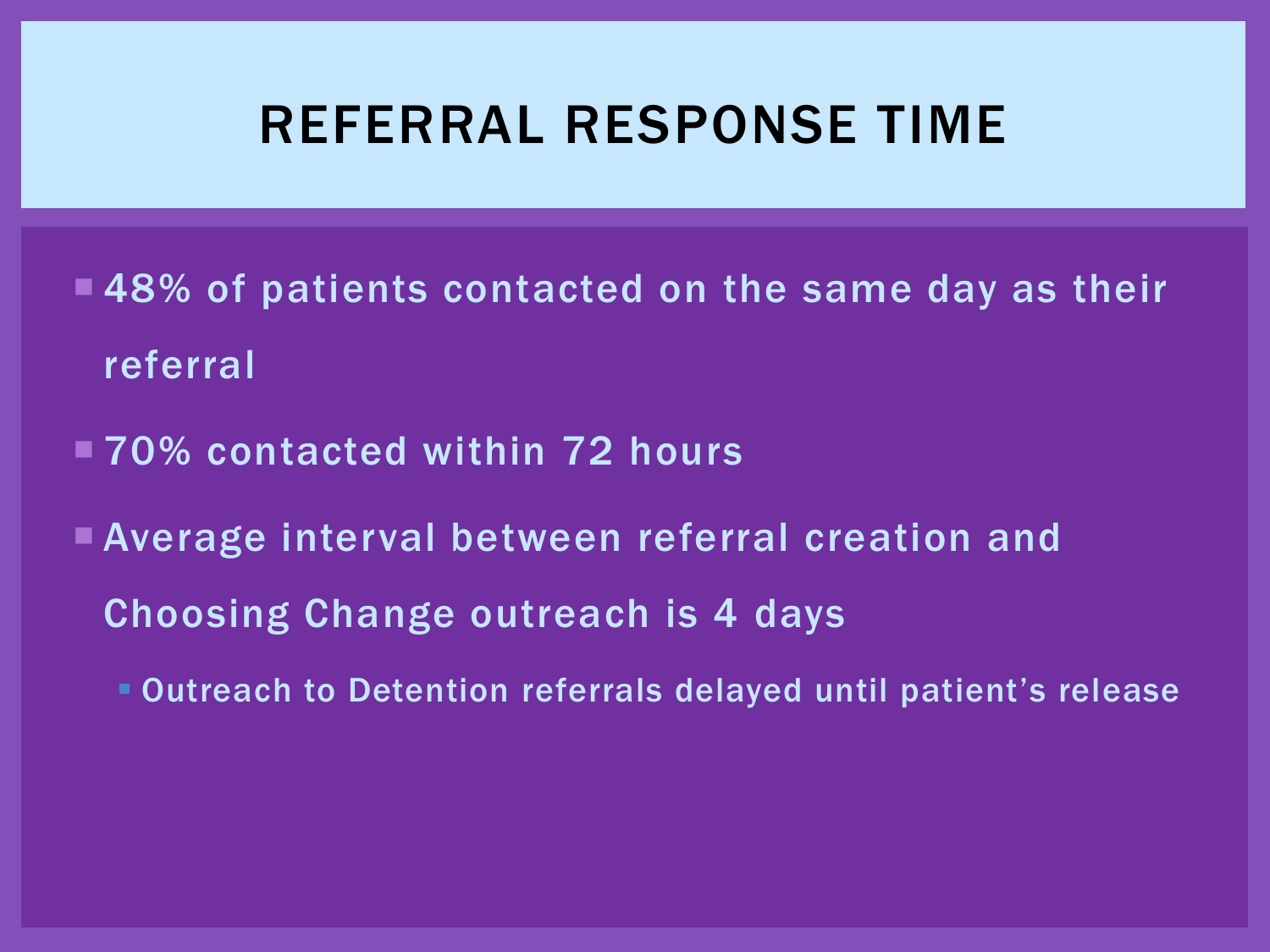## PATIENT CONFIDENTIALITY AND FEEDBACK

 $\blacksquare$  Enrolled patients can help improve the Choosing Change Program through our Patient Advisory Committee. The committee meets every other month and is open to all

 The program follows both HIPAA and 42 CFR, Part 2 privacy laws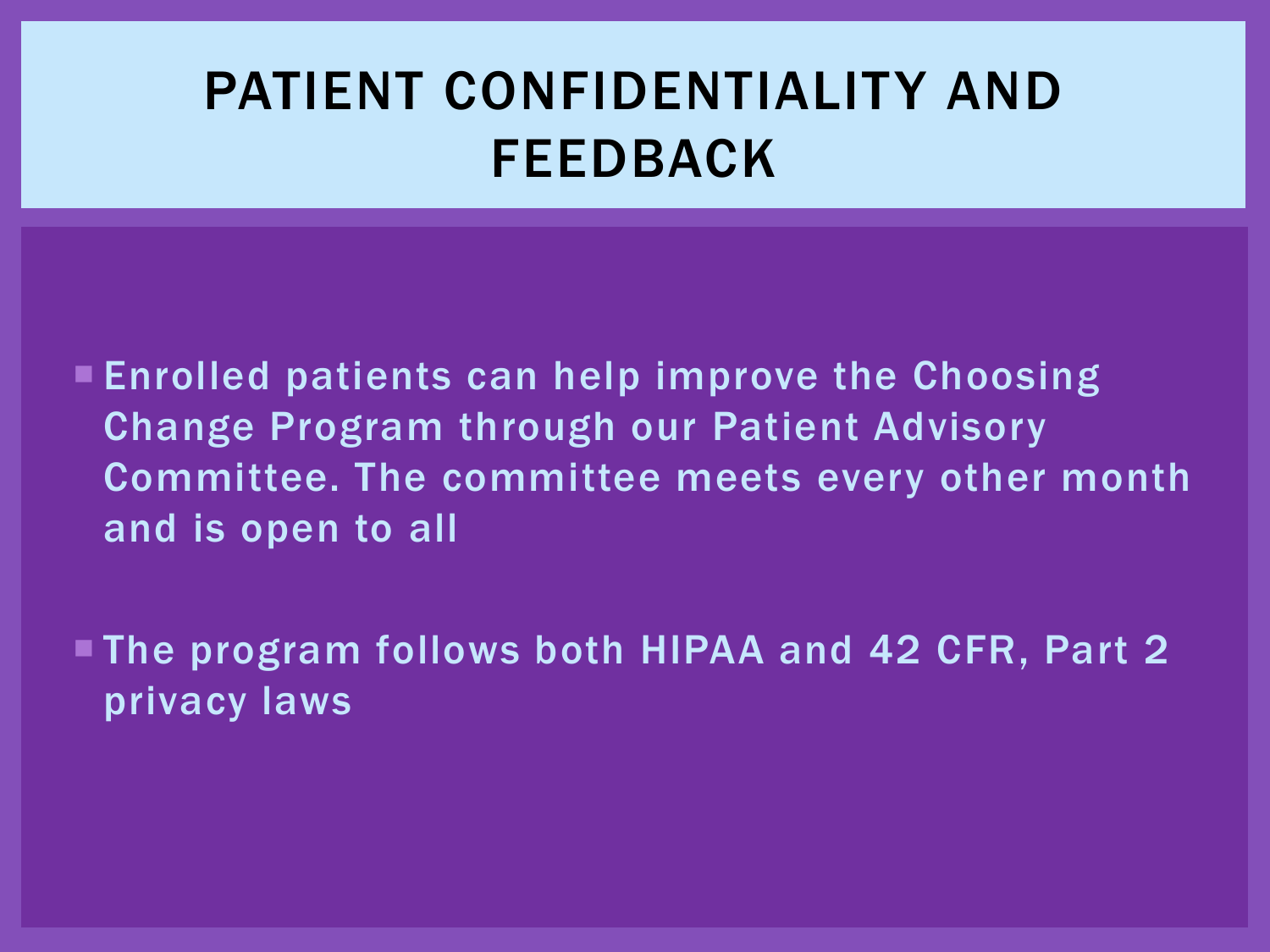# FORMS OF MEDICATION

- SUBOXONE (also available in generic buprenorphine-naloxone) is the most popular brand. Suboxone comes as a dissolving sublingual film. When taken under the tongue, the naloxone in Suboxone is inactive, but should one dissolve and inject the film they will experience sudden withdrawal.
- ZUBSOLV is another brand of buprenorphine-naloxone and comes in tablets that you dissolve under your tongue.
- SUBUTEX is buprenorphine *without* the naloxone and comes as tablets to be dissolved under the tongue. While Suboxone is preferred due to its lower risk of misuse, Subutex is often used during pregnancy.
- **SUBLOCADE** is a once-a-month injection of buprenorphine-naloxone. Patients have to be started on Suboxone, Zubsolv or Subutex before taking Sublocade, then be transitioned to Sublocade. A big advantage of Sublocade is convenience. No films or tablets need to be taken daily.
- Our program at times also prescribes oral or injectable Naltrexone, and helps selected patients with benzodiazepine tapers.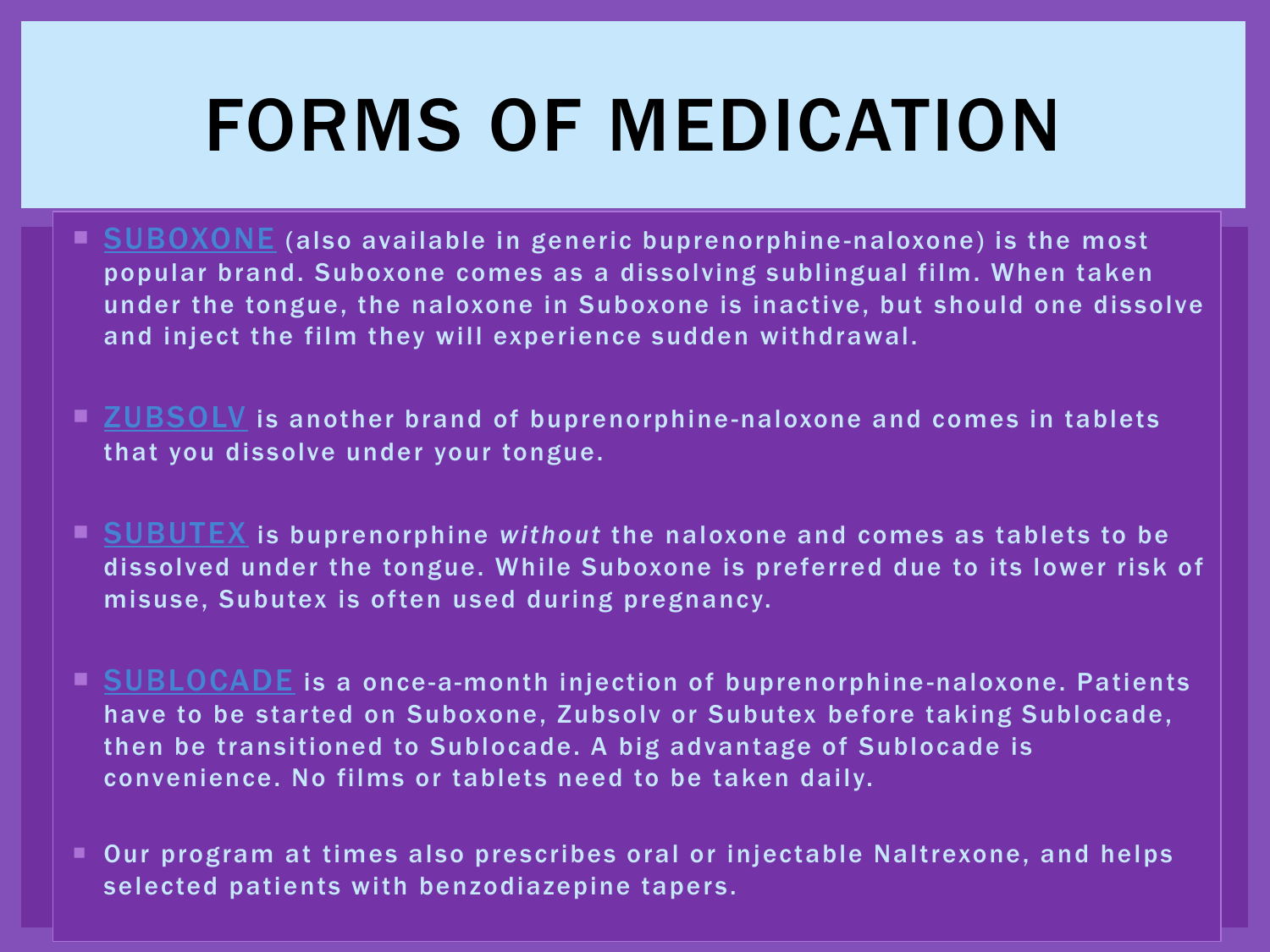## SUBOXONE MYTHS

#### MYTH: *You aren't really in recovery if you're on Suboxone.*

**EXEALITY:** The abstinence-based models that have dominated addiction care are giving way to a more modern concept of recovery that encompasses the use of medications such as Suboxone that regulate brain chemistry. As addiction is increasingly viewed as a medical condition, Suboxone is viewed as a medication for a chronic condition, such as a person with diabetes needing to take insulin. To say that you aren't really in recovery if you are on Suboxone is stigmatizing to people who take Suboxone, and it's not the medical reality of effective addiction treatment. Data show that taking Suboxone is associated with a 50%-90% reduction in overdose mortality.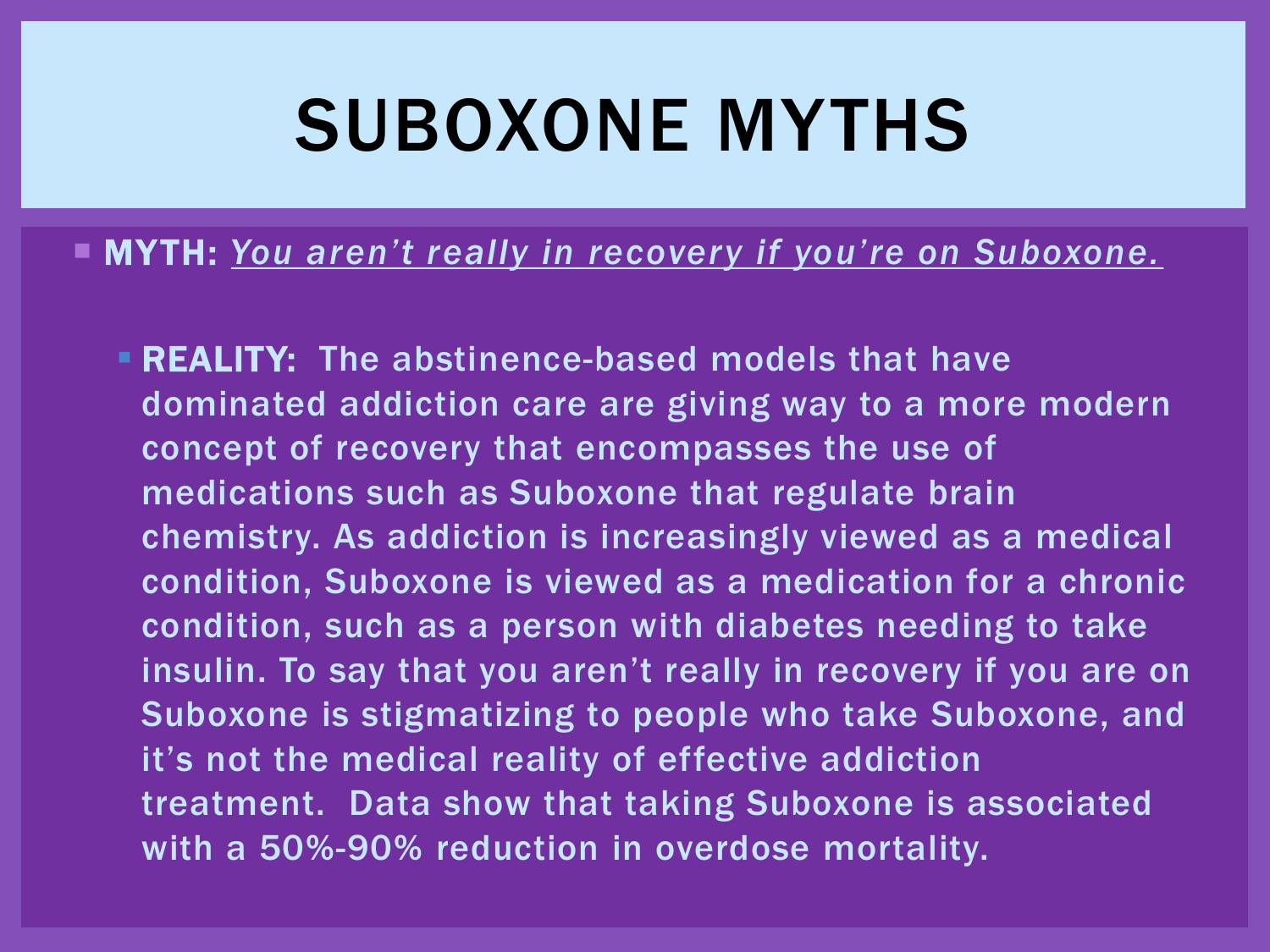# SUBOXONE MYTHS CONT.

- MYTH: *Suboxone should only be taken for a short period of time.*
	- **REALITY:** There is no evidence to support the claim that [Suboxone should be taken for a short period of time](https://www.naabt.org/documents/TIP40.pdf) as opposed to being maintained on it for the long term or life. Patients may take Suboxone for days, months or years depending on their individual needs. After the goal of achieving clinical stability is met, our program staff advises and supports patient to meet their goals on whether or not to continue on Suboxone.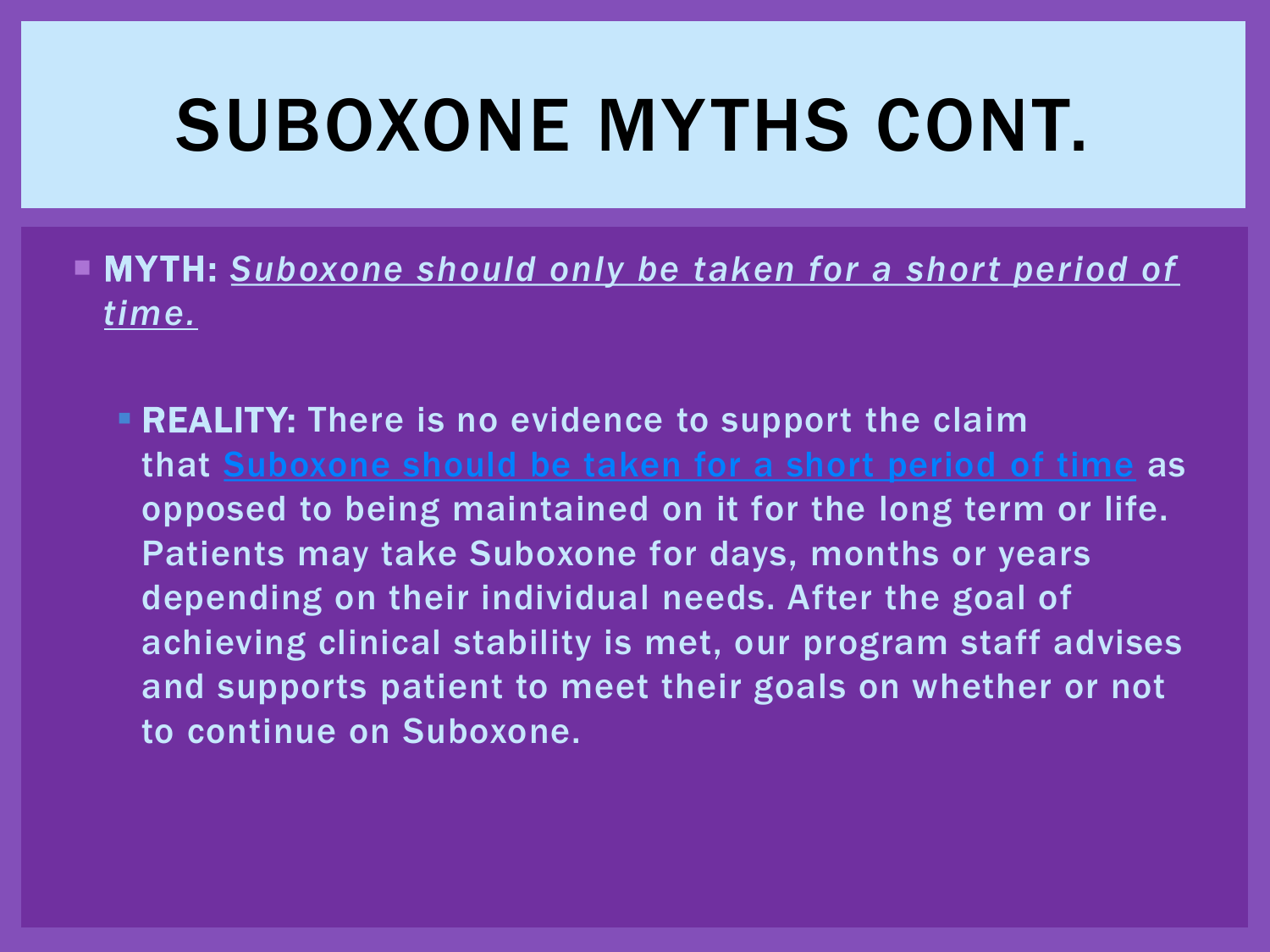## SUBOXONE MYTHS CONT.

#### *MYTH: Suboxone makes you high.*

**REALITY: This myth stems from Suboxone's** medication-assisted treatment precursor, methadone. Methadone can create a slight euphoric effect, along with drowsiness. But, Suboxone is a partial opioid agonist, with less side effects than heroin or methadone. Most patients say that Suboxone helps them feel "normal" - with neither a feeling of intoxication nor cravings.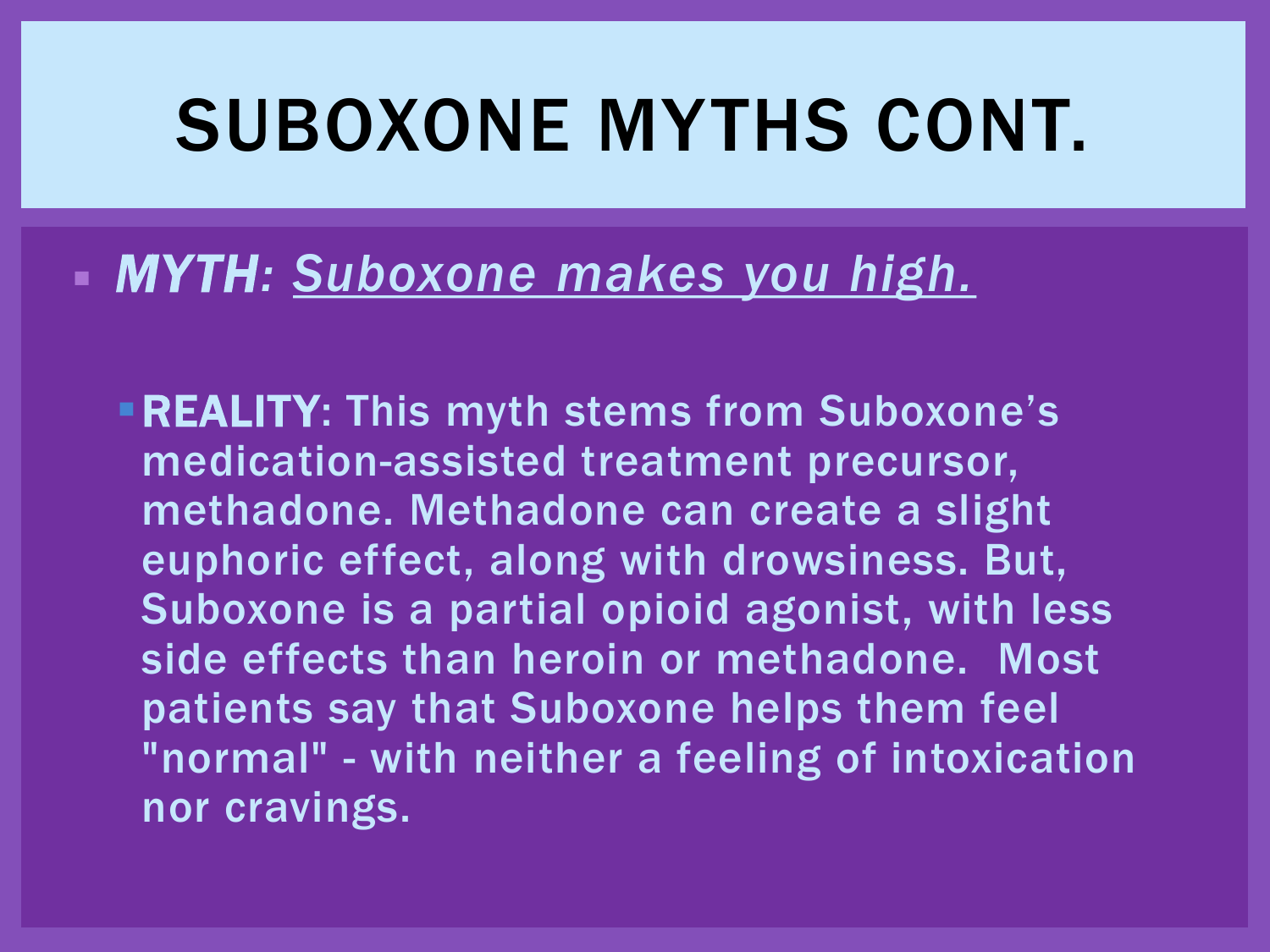#### SUBOXONE MYTHS CONT.

#### MYTH: *Suboxone is a drug and is no better than heroin.*

**REALITY:** Since Suboxone is a drug and a form of opioid, many people believe that patients on Suboxone are merely replacing one drug with another. However, all drugs do not have the same level of risk attached to them. Some drugs are significantly more dangerous and cause death in small amounts, such as fentanyl or heroin. Because it is almost impossible for patients to overdose on Suboxone, it is considered safer than other opiates. Suboxone is a drug that keeps people away from these deadly outcomes.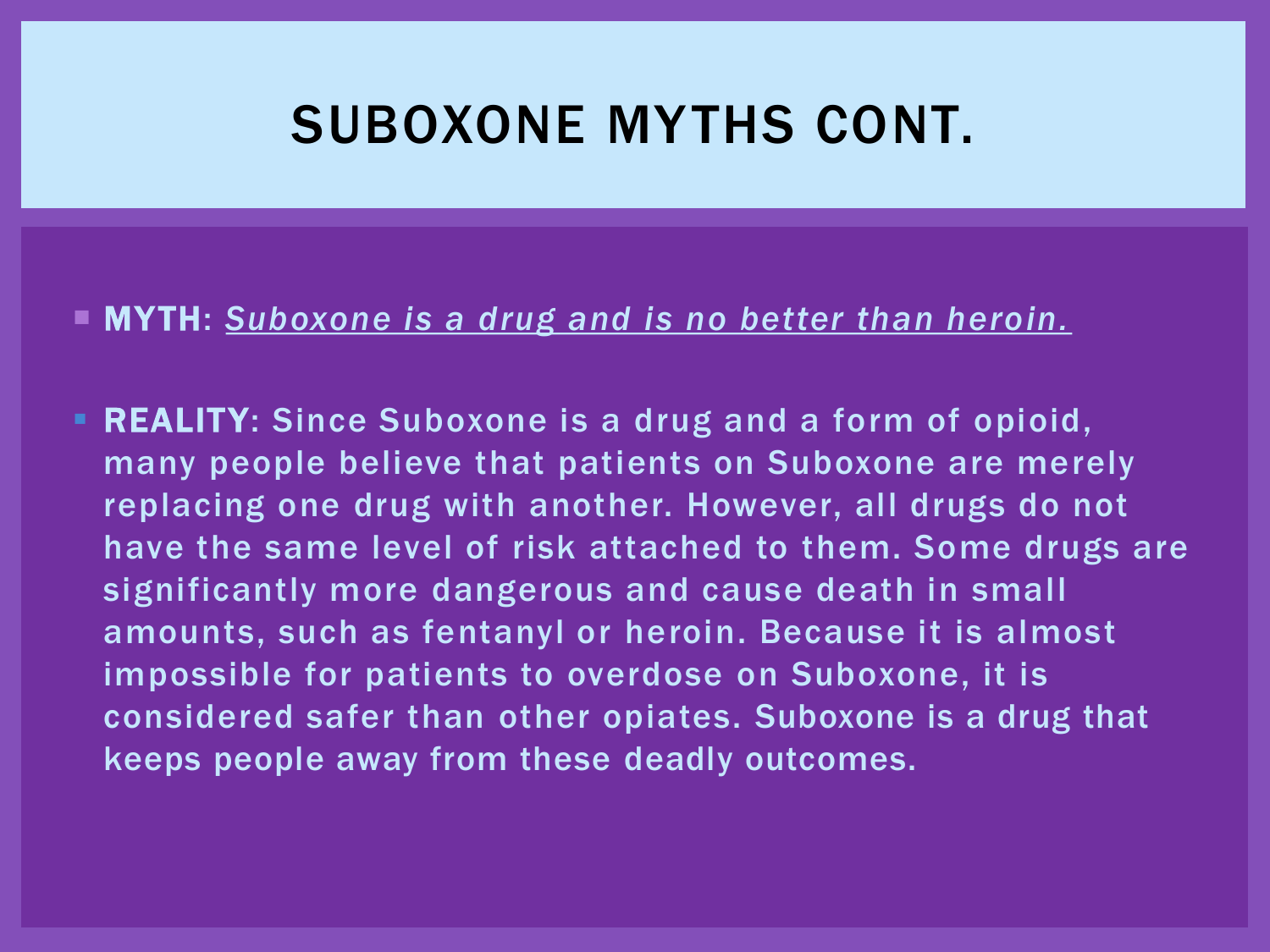# NARCAN (NALOXONE)

- Narcan (naloxone) is an opioid agonist that is used to temporarily reverse the effects of an opioid overdose, primarily decreased respiration (slowed or stopped breathing). Narcan (naloxone) is a safe antidote to a suspected overdose and, when given in time, can save a life. Research shows that when Narcan (naloxone) and overdose education are available to community members, overdose deaths decrease in those communities.
- On September 10, 2018, Governor Brown signed Assembly Bill 2760. The bill was effective January 1, 2019 and requires high‐risk patients be prescribed the overdose reversal drug Narcan (naloxone) when receiving prescriptions for opioids. The bill has an educational element that mandates a discussion of substance abuse with those receiving the prescriptions.
- **At CHOOSING CHANGE we prescribe and give out Narcan at every** clinic.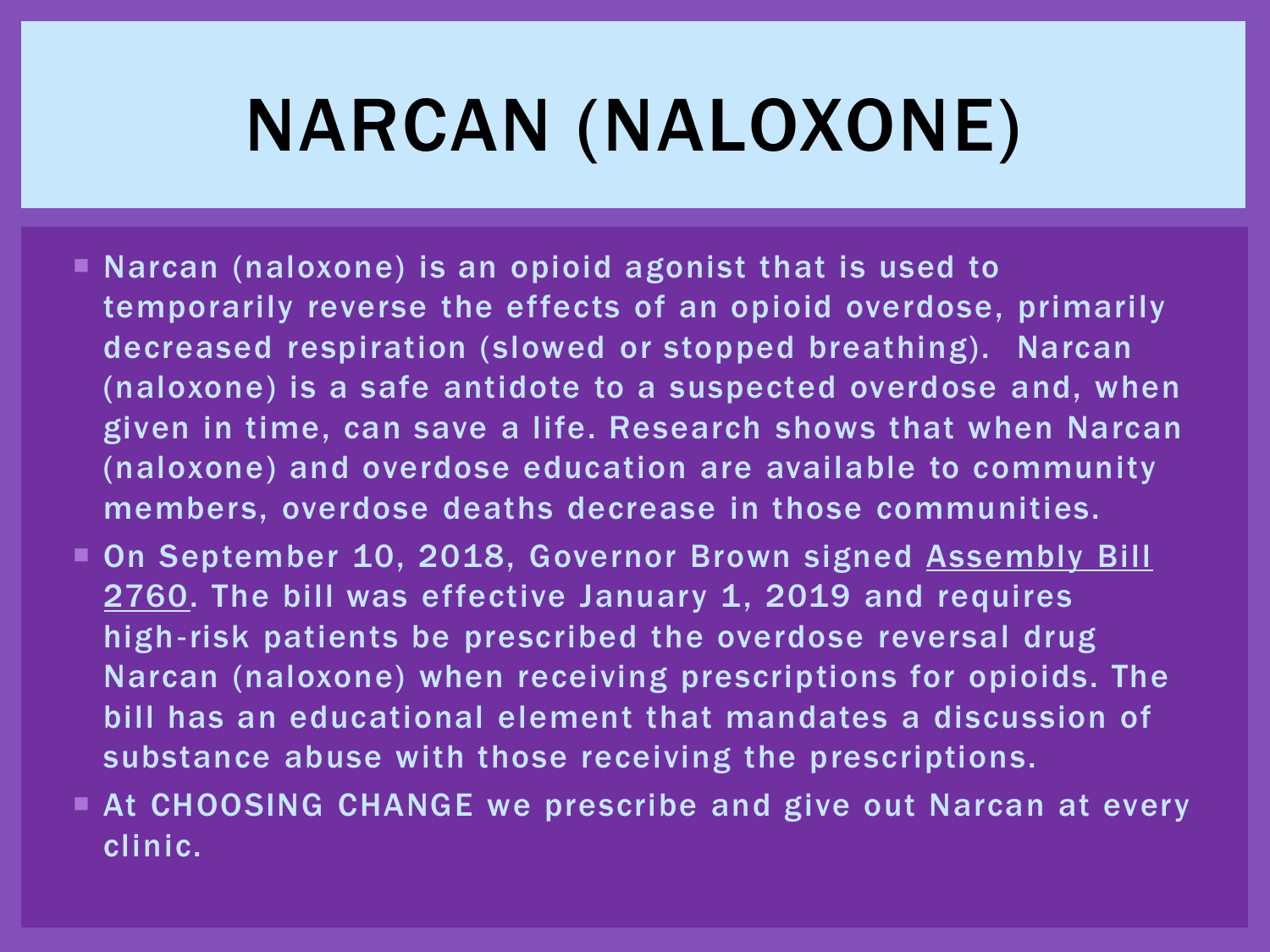## PROGRAM GUIDELINES

- When initially starting the program, patients must attend sessions once a week and prescriptions are written one week at a time. Once stabilized, patients can start coming every 2-4 weeks, some every 6-8 weeks. Clients have the freedom to come when they want but most choose to come every 1-2 weeks.
- Patients are asked to give a urine toxicology specimen each time they attend a group session. Buprenorphine levels are checked at least quarterly.
- A higher level of care is recommended or assigned if the patient is unable to adhere to program expectations. Non-adherence includes diversion, disruptive behavior, and continued non -participation and engagement in the program.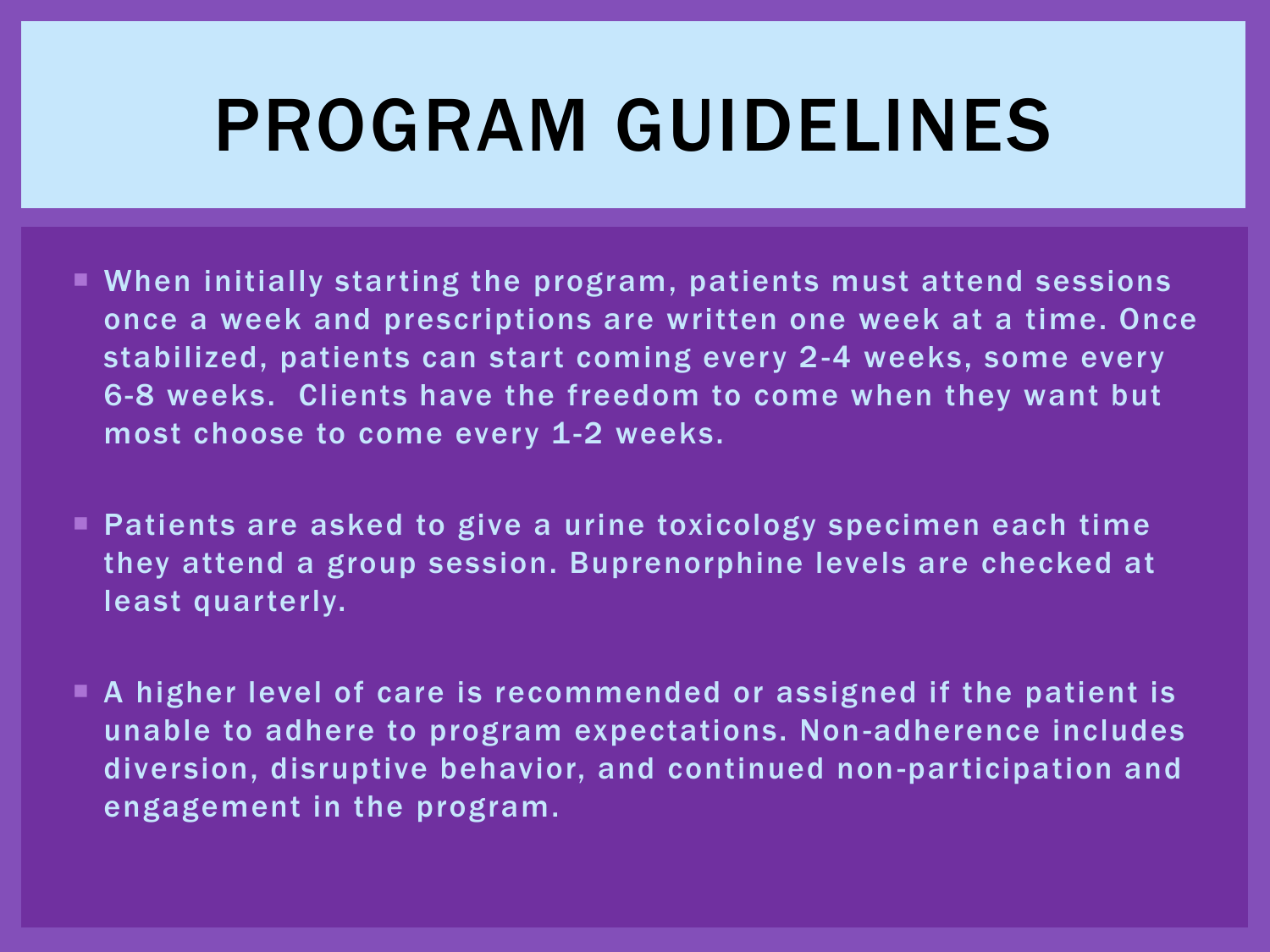| <b>MONDAY</b>                                                                                                       | <b>TUESDAY</b>                                                                                                         | <b>WEDNESDAY</b>                                                                                              | <b>THURSDAY</b>                                                                                                                 | <b>FRIDAY</b>                                                                                                                   |
|---------------------------------------------------------------------------------------------------------------------|------------------------------------------------------------------------------------------------------------------------|---------------------------------------------------------------------------------------------------------------|---------------------------------------------------------------------------------------------------------------------------------|---------------------------------------------------------------------------------------------------------------------------------|
|                                                                                                                     |                                                                                                                        |                                                                                                               |                                                                                                                                 |                                                                                                                                 |
| 8:45am-10:30am<br><b>Antioch Health</b><br><b>Center</b><br>2335 Country Hills<br><b>Drive</b><br>Antioch, CA 94509 | 8:45am-10:30am<br><b>Concord Health</b><br>Center 2<br>3024 Willow Pass<br>Rd.<br>Concord, CA 94520                    |                                                                                                               | 8:45am-10:30am<br><b>George and Cynthia</b><br><b>Miller Wellness</b><br><b>Center</b><br>25 Allen Street<br>Martinez, CA 94553 | 8:45am-10:30am<br><b>George and Cynthia</b><br><b>Miller Wellness</b><br><b>Center</b><br>25 Allen Street<br>Martinez, CA 94553 |
| 1:45pm-3:30pm<br><b>Pittsburg Health</b><br><b>Center</b><br>2311 Loveridge<br><b>Road</b><br>Pittsburg, CA 94565   | 1:45pm-3:30pm<br><b>West County Health</b><br><b>Center</b><br>13601 San Pablo<br>Ave.<br>San Pablo, CA                |                                                                                                               | 1:45pm-3:30pm<br><b>Concord Health</b><br>Center <sub>2</sub><br>3024 Willow Pass<br>Rd.<br>Concord, CA 94520                   | 1:45pm-3:30pm<br><b>George and Cynthia</b><br><b>Miller Wellness</b><br><b>Center</b><br>25 Allen Street<br>Martinez, CA 94553  |
|                                                                                                                     | 94806<br>5.45pm-7:30pm<br><b>Concord Health</b><br>Center <sub>2</sub><br>3024 Willow Pass<br>Rd.<br>Concord, CA 94520 | 5:45pm-7:30pm<br><b>Concord Health</b><br>Center <sub>2</sub><br>3024 Willow Pass<br>Rd.<br>Concord, CA 94520 |                                                                                                                                 | 1:45pm-3:30pm<br><b>Pittsburg Health</b><br><b>Center</b><br>2311 Loveridge<br>Road<br>Pittsburg, CA 94565                      |

#### **CHOOSING** CHANGE **SCHEDULE**

There are currently eleven clinics held during the week at five different health centers.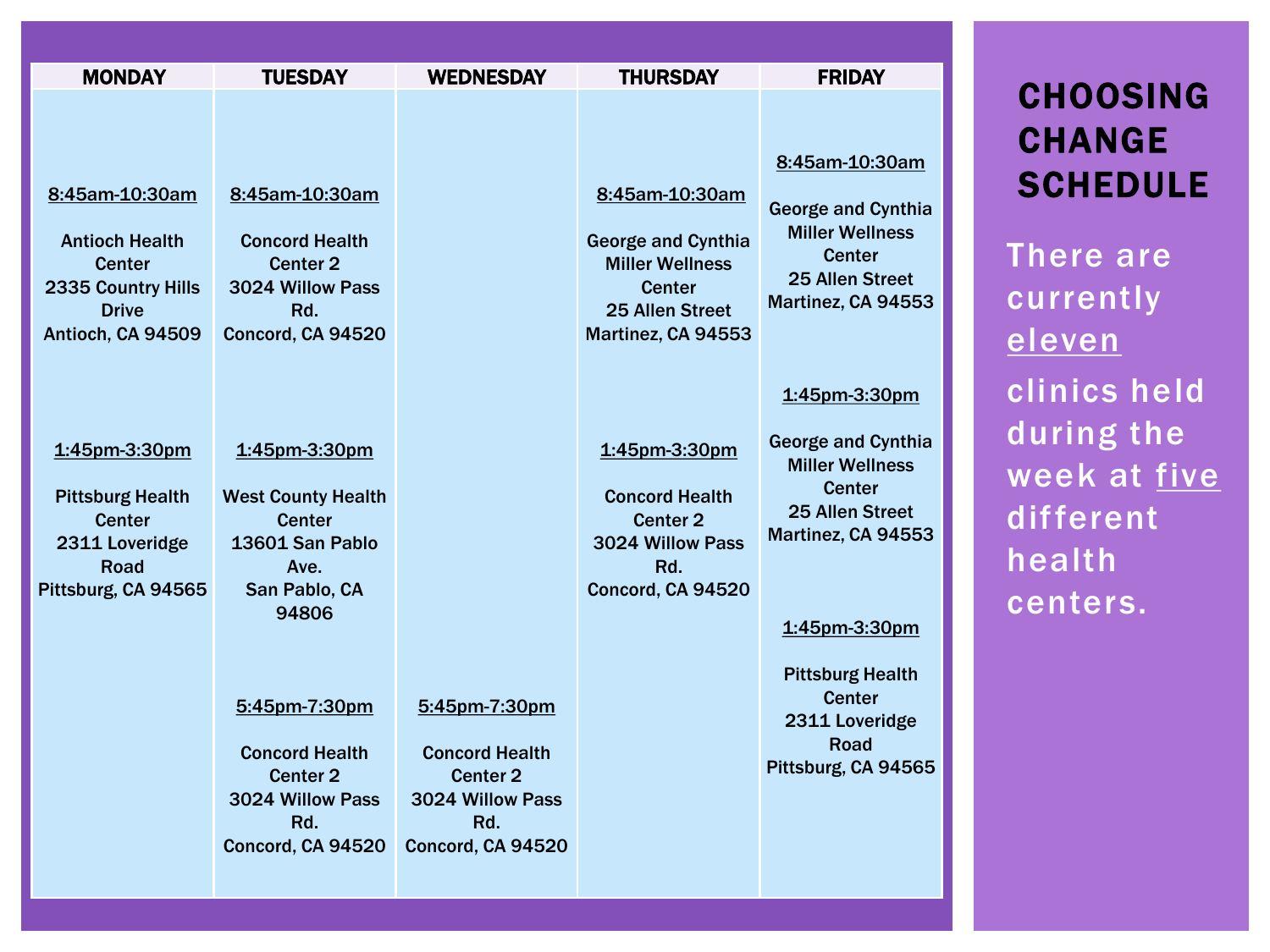#### A DAY IN THE LIFE… COMMUNITY HEALTH WORKERS…

#### Community Health Workers:

- Verify insurance
- Check voicemails
- Make appointments
- Assist with groups (collecting utox and making appointments)
- Manage the flow of patients
- **Assist the other providers**

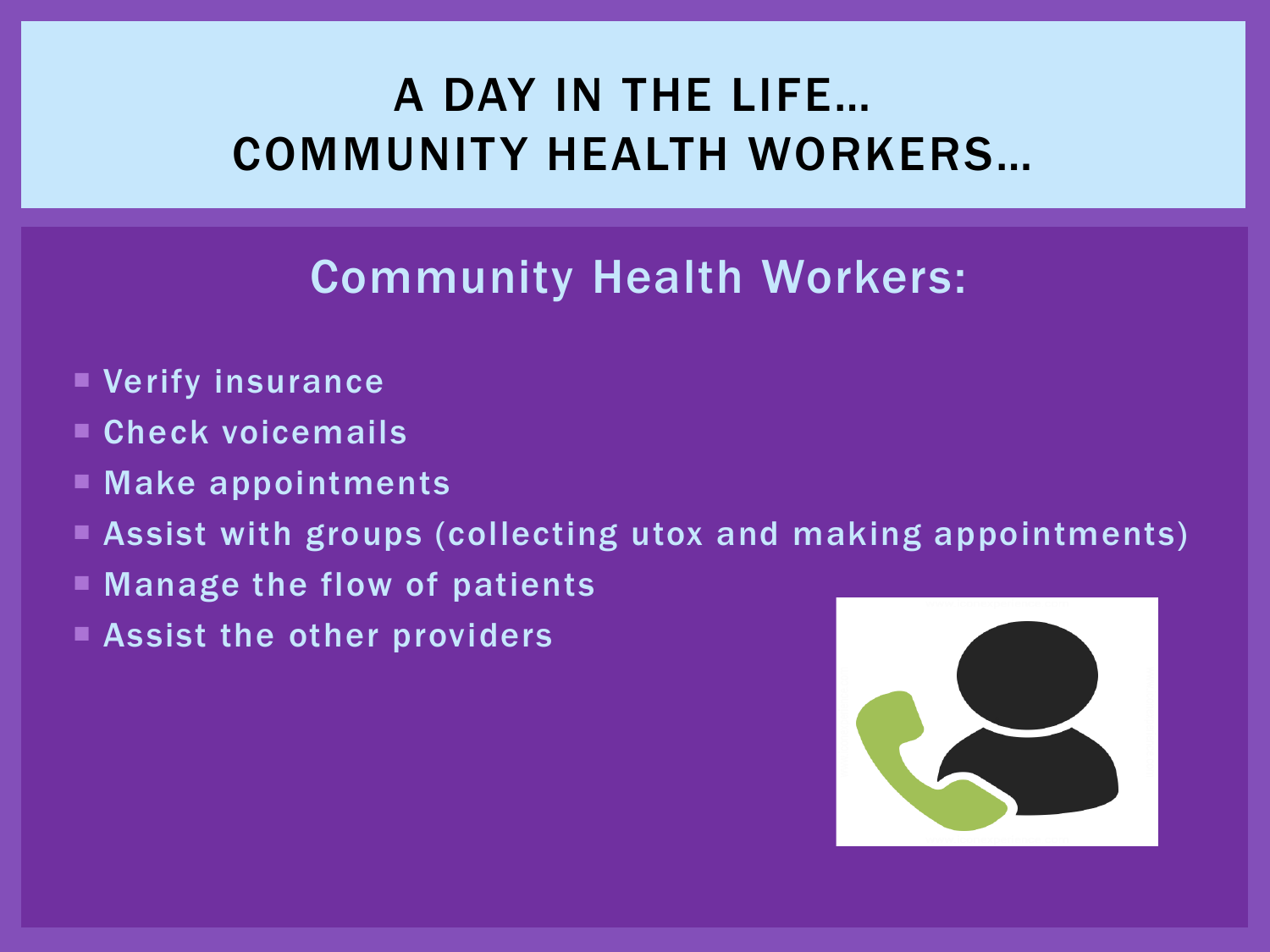## A DAY IN THE LIFE… REGISTERED NURSES…

#### Registered Nurses:

- Manage referral work queue
- Complete over the phone intakes
- Return voicemails
- **Pend refills to providers**
- Call the pharmacies to troubleshoot prescription issues
- **Encourage health maintenance**
- Complete Prior Authorizations
- **Primary contact with patients**
- Attend groups
- Complete inductions
- **Make appointments**
- Meet with patients before and after group

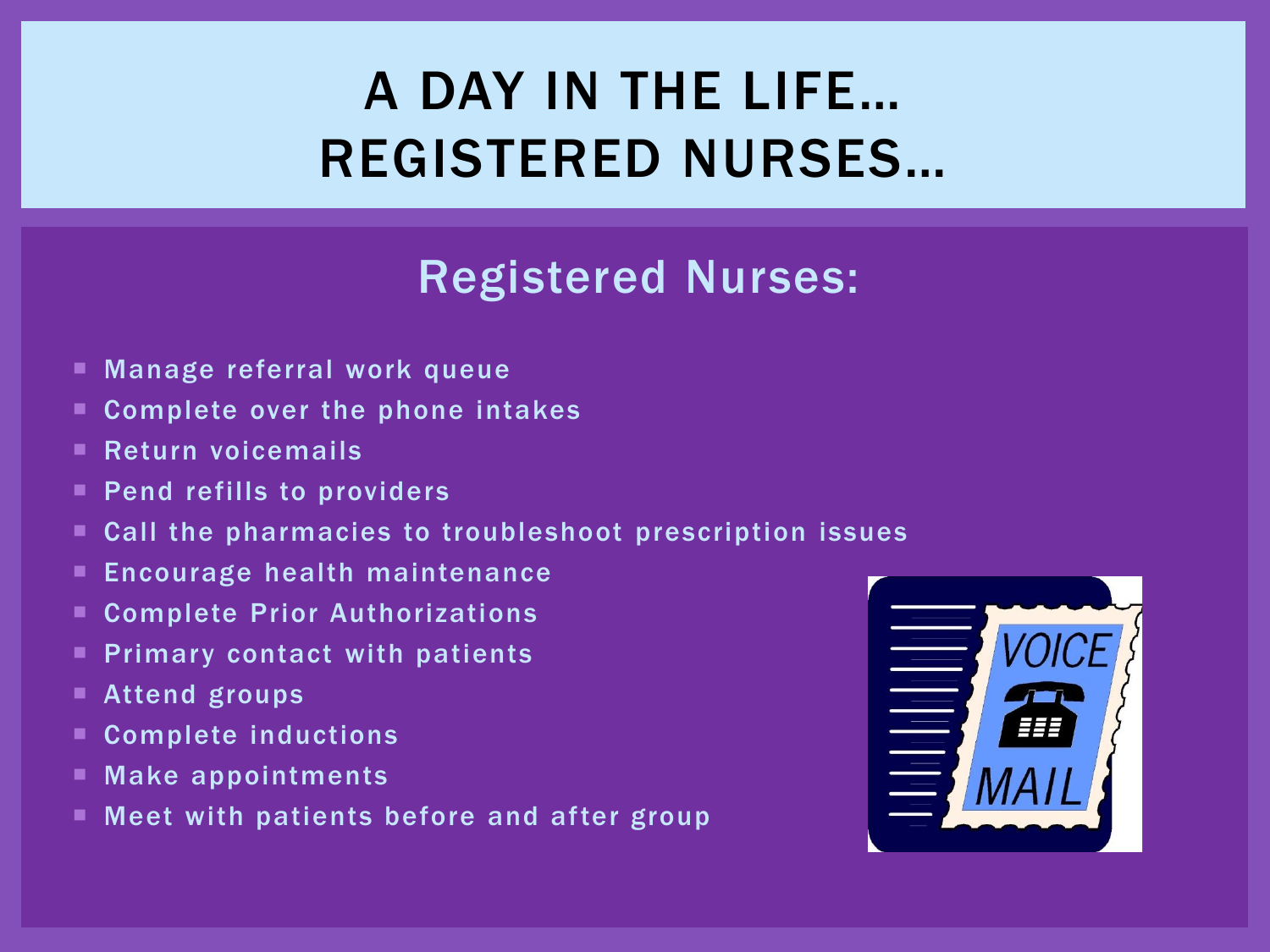## A DAY IN THE LIFE… MENTAL HEALTH CLINICIANS

#### Mental Health Clinicians:

- **Facilitate the groups and prepare curriculum and topics for** discussion
- Assist with the creation of a care plan for patients
- Meet with patients individually before and after group to address Behavioral Health needs
- One-on-ones in person and telephone check-ins with patients to provide support around Behavioral Health needs
- Follow-up calls with patients who "no-show" to groups
- **Referrals and linkage to behavioral health services**
- Two half days dedicated inside the 2 county detention facilities, visiting with patients started on Suboxone

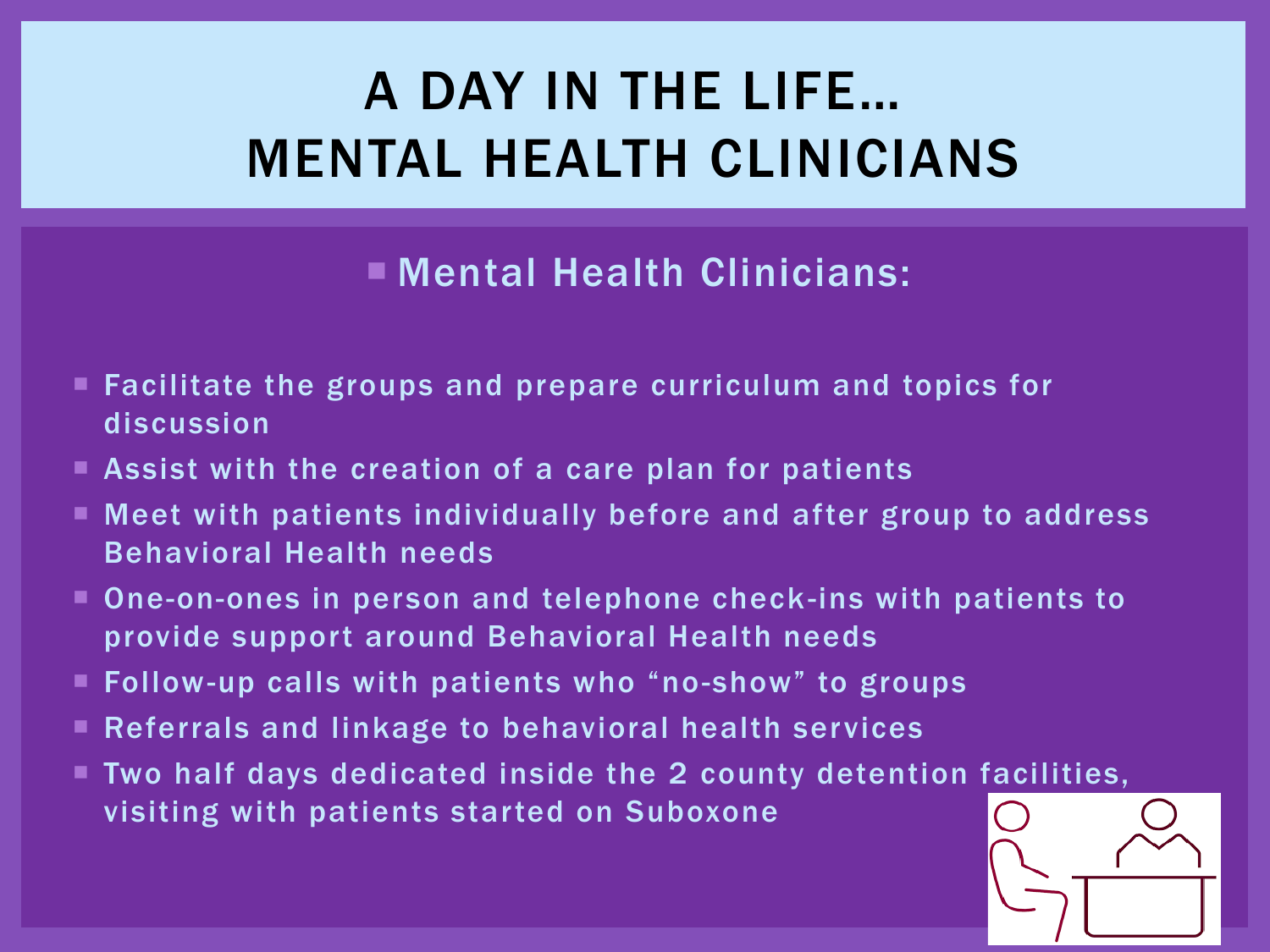## A DAY IN THE LIFE…MD/NP…

#### $M$  MD/NP:

- **Attend groups and work with the team to manage refills** and direct the care plan for patients
- **1:1 Visits with patients before and after group**
- On-call hours to answer questions related to Choosing Change
- Complete pended orders by the RNs
- Order and facilitate health care maintenance(vaccinations, HIV/Hep C testing, Pap smears, etc)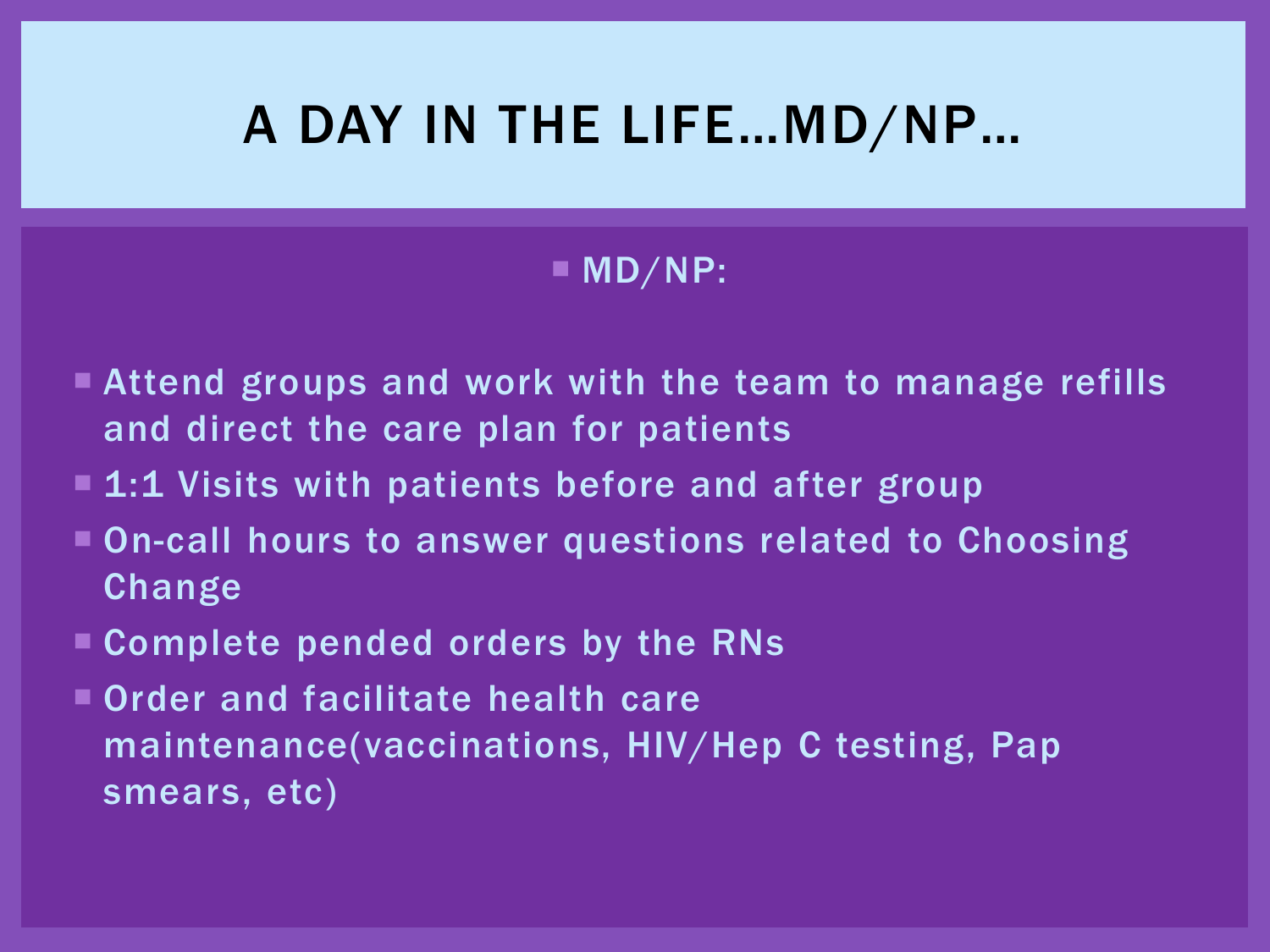## BEST PRACTICES – GROUP HUDDLE

#### Pre-Clinic Team Huddle may include the following:

- Review the care plan
- I Identify who would need a Bupe screen
- Discuss new patients
- Discuss any urgent patient concerns
- **Review U-Tox History**
- **Review of behavior patterns**
- Determine frequency of patient visit (when the patient should return)
- **Establish home group for patient**
- **Division of tasks for the team**
- Discuss preliminary plan for the patient
- Discuss logistics of the group in terms of the schedule/agenda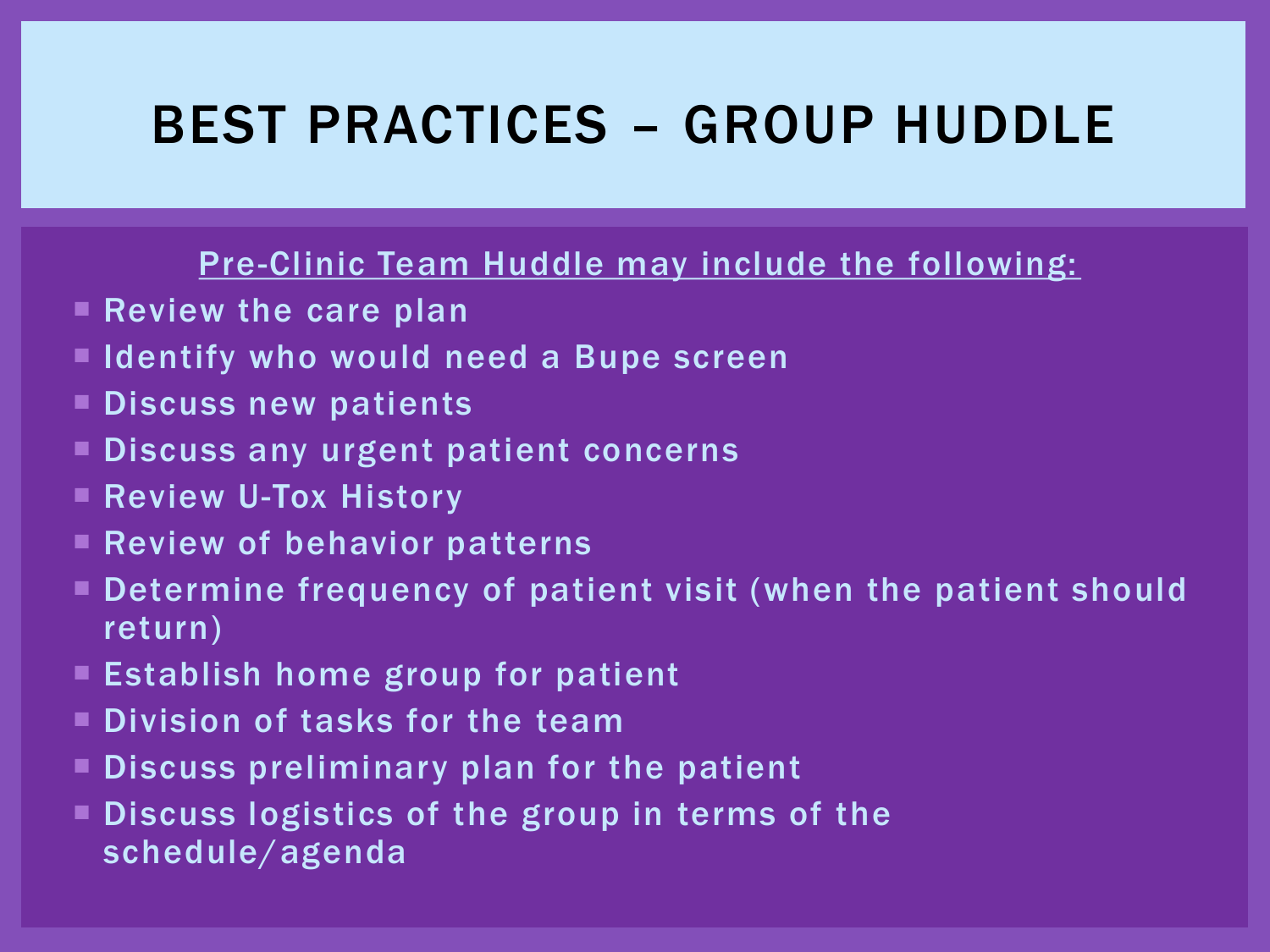#### GROUP AGREEMENT

#### Choosing Change Group Agreement

- *C h o o s i n g C h a n g e i s a g r o u p s e t t i n g t h a t o f f e r s s u p p o r t t o p a t i e n t s s t r u g g l i n g w i t h O p i a t e U s e D i s o r d e r . These group agreements help keep the integrity of the group structure and offer all participants the opportunity to feel safe and be heard.*
- $\blacksquare$  Patients will be allowed in group up until 15 minutes after the start time.
- Groups will be limited in size to no more than 20 patients. This may limit the availability of rescheduling appointments, if those groups have more than 20 patients already registered. This also means that if you do not show up for group, it limits the ability for other patients to be seen.
- The Choosing Change Voicemail line is checked Monday through Friday throughout the day. Please leave detailed messages as to your needs, not simply "please call me back". Voicemails will not be checked after 12 pm on Fridays!
- Refills by phone (with no group attendance), may be limited to one time only. To receive a subsequent refill, you may need to provide a urine sample and be seen in clinic (group or one-on-one).
- $\blacksquare$  Choosing Change is a group structured format. If you cannot attend groups, this will need to be discussed with the provider managing your prescription, to see if this is the right setting to manage the Suboxone.
- $\blacksquare$  Walk-ins to a clinic where you are not scheduled may not be able to be accommodated. It's possible you may have to wait up to 2 hours to be seen, if at all. If you need a refill, please to call the voicemail line at 925-608-5222 to be scheduled into an available group.
- Vou will be asked to provide a urine sample at each group visit. You may be asked to provide a sample that can be tested immediately in the clinic. We may also ask you for additional information on other substances and/or medications you are currently taking if we feel like we cannot prescribe you Suboxone without this additional information. You may also be asked to provide urine samples in between group visits, if you are requesting a refill without having attended a group.
- Narcan is available to every patient of Choosing Change and is sent to the pharmacy with your Suboxone prescription. If you feel you want it at any time, please talk to one of the Choosing Change staff members.
- For the safety of every patient and staff with Choosing Change, we ask that you do not bring any weapons into the clinics. We understand that patients bring their backpacks and belongings with them often, but everything needs to stay concealed in the bags.
- $\blacksquare$  Please do not to place your tobacco related products on the tables or have these exposed during group.
- If you are interested in being part of the patient advocacy group for Choosing Change, please let a staff member know.
- $\blacksquare$  Medications that are lost or stolen will only be re-filled once, after a police report is completed. A urine sample will be required and group attendance may return to once a week.
- For friend and family member referrals, please give them the Access line number at  $1-800-846-1652$ .
- For emergent needs, please go to the Emergency Room (where they can give Suboxone) or call  $911$ .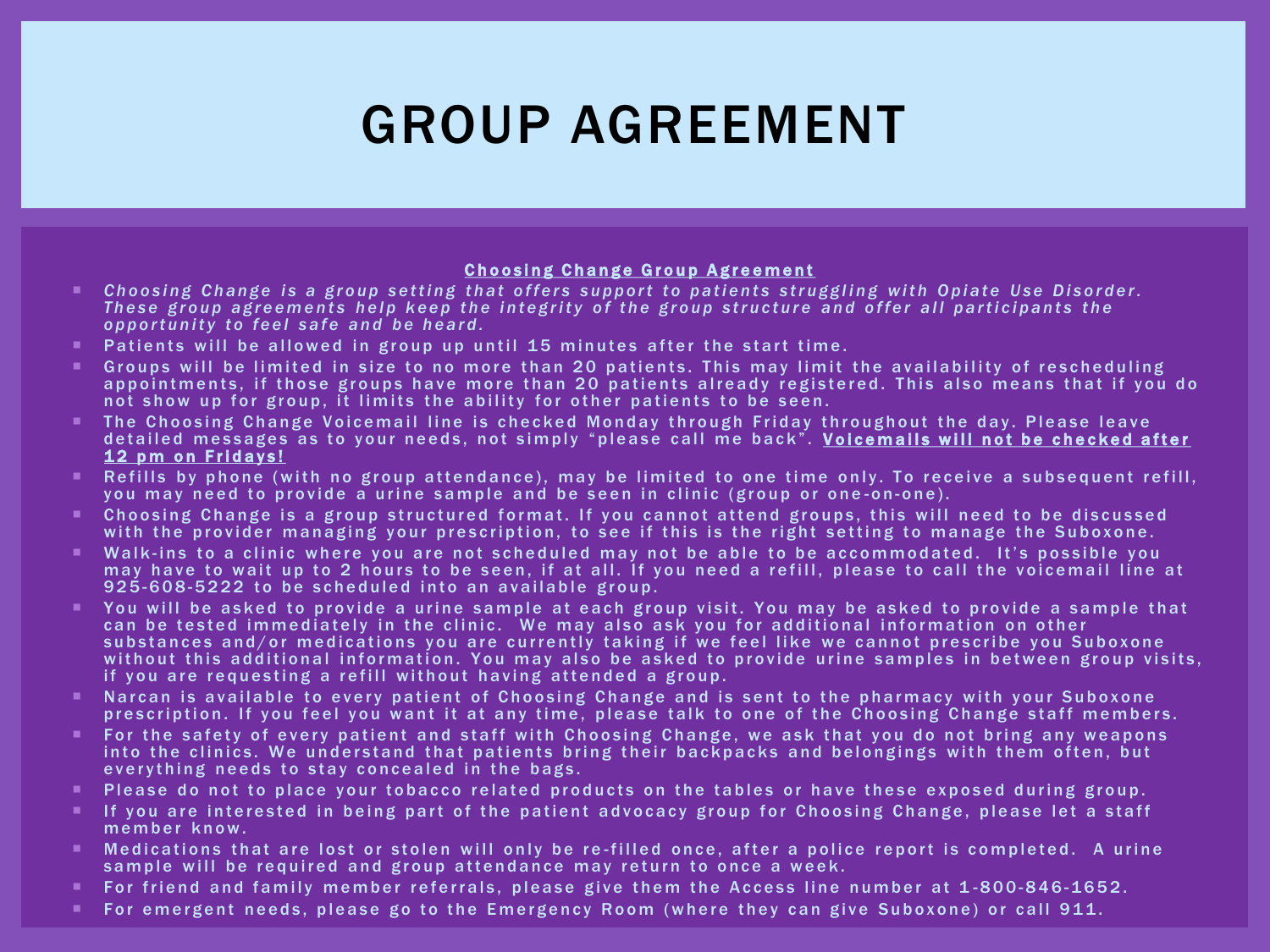## GROUP AGENDA

#### **Group Agenda:**

- ❖ Introductions
- ❖ Group Agreements
- ❖ Housekeeping
- ❖ Announcements/Check-ins
- ❖ Meditation
- ❖ Major Discussion/Activity
- ❖ S.M.A.R.T. Goals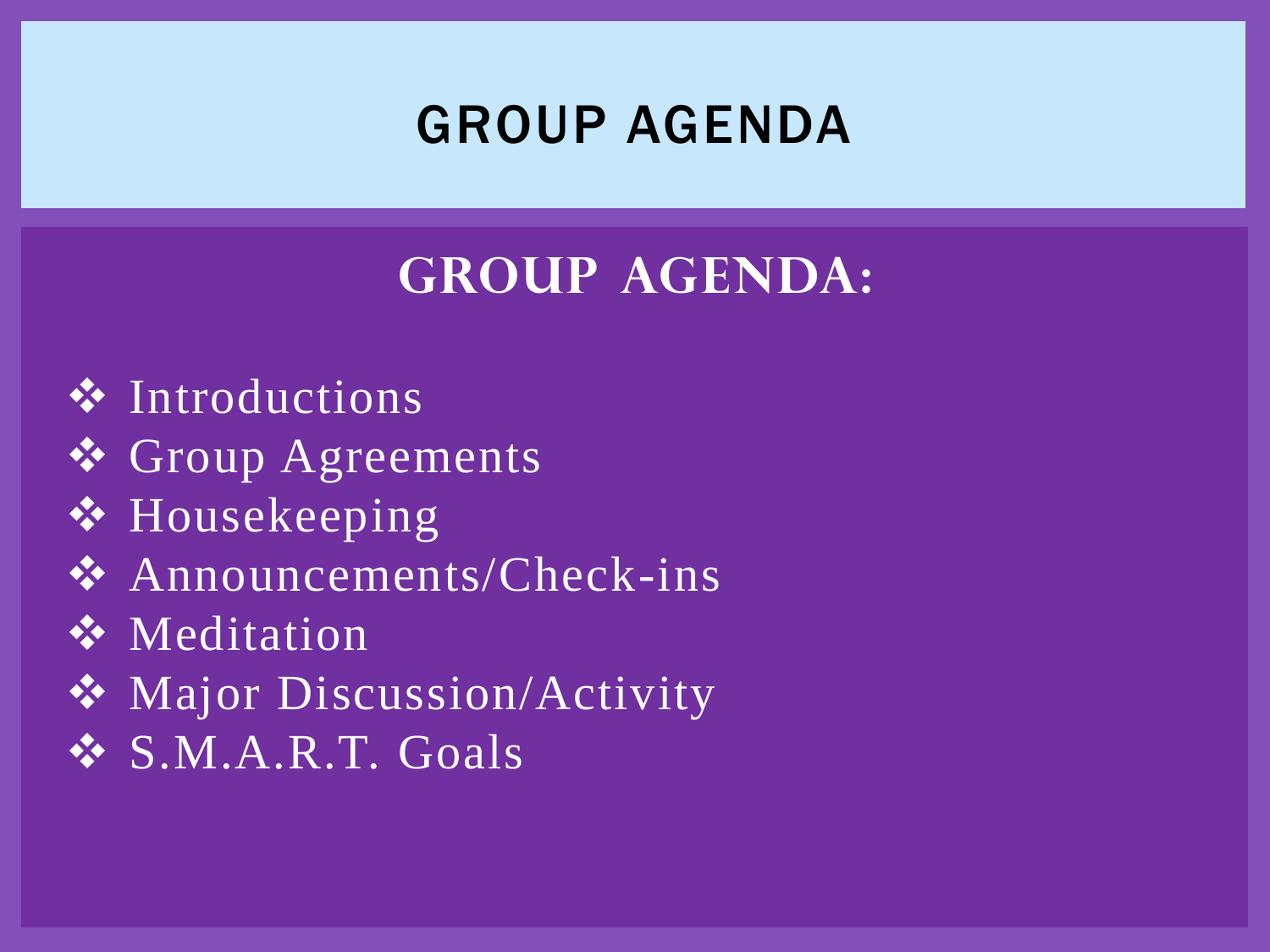## REFERRALS

- **Providers can refer those diagnosed with opioid-use** disorder (OUD) through CCLink (our EMR).
- Patients can also self-enroll by calling the Behavioral Health Services Access Line at 800-846-1652.
- We work closely with detention services and get automatic referrals when a patient receiving buprenorphine containing medication is discharged.
- New navigators help patients connect to Choosing Change from the ED/PES.

(Insurance plans accepted are Medi-CAL, CCHP, and Medicare) - patients with other insurance, including no insurance, are referred to other local programs such as BAART, Kaiser, and Bright Heart and others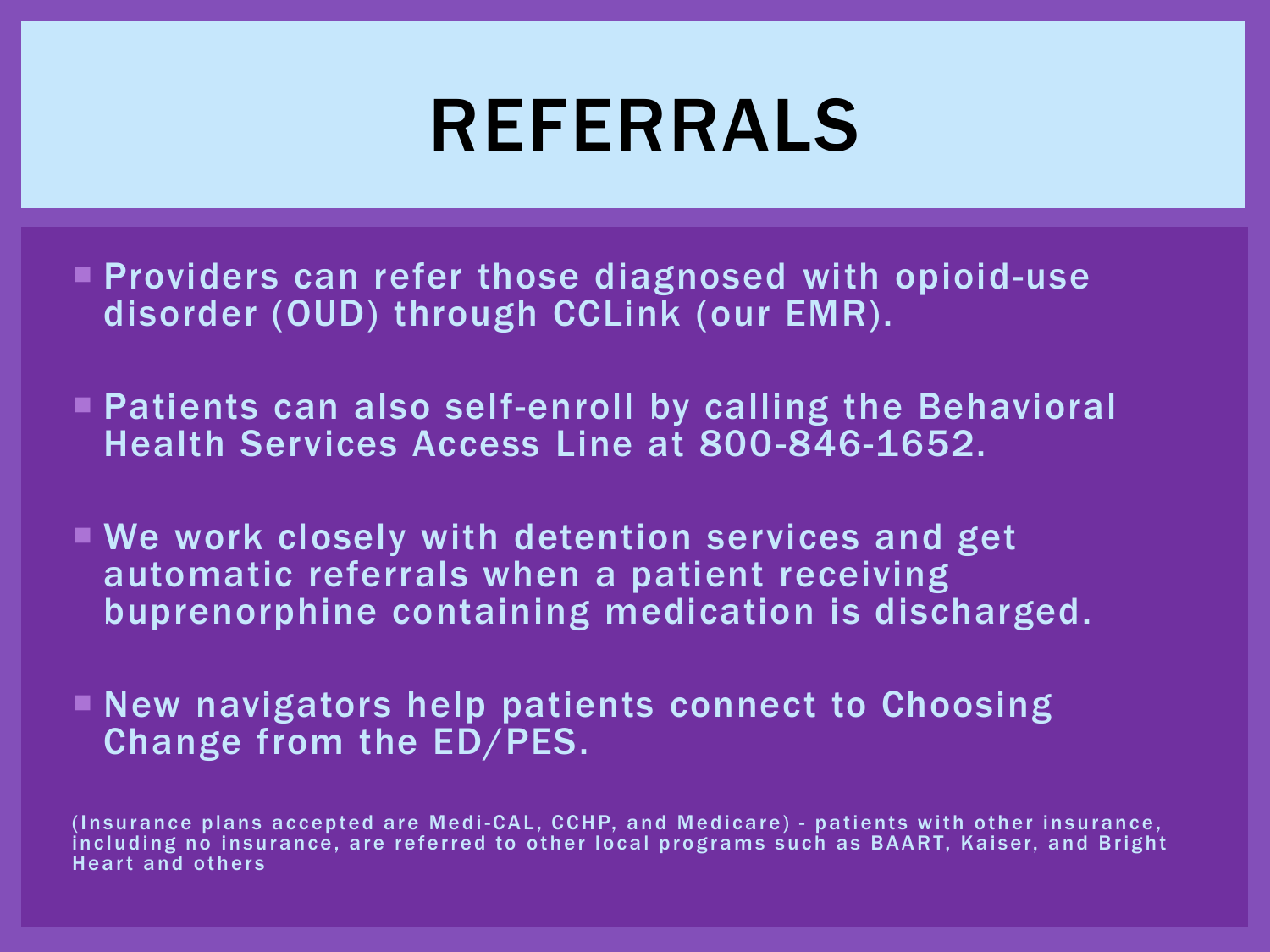#### CHOOSING CHANGE REFERRAL

| Choosing Change Group Clinic INT REF<br>P                                                                |                                                                                                                                                                                                                                                                                                                                                                                                                                                                                                      |                                                                                                            |                |  |  |  |  |  |  |                                                                                                                                                                                    | © <del>V</del> Accept X Cancel |  | Remove |
|----------------------------------------------------------------------------------------------------------|------------------------------------------------------------------------------------------------------------------------------------------------------------------------------------------------------------------------------------------------------------------------------------------------------------------------------------------------------------------------------------------------------------------------------------------------------------------------------------------------------|------------------------------------------------------------------------------------------------------------|----------------|--|--|--|--|--|--|------------------------------------------------------------------------------------------------------------------------------------------------------------------------------------|--------------------------------|--|--------|
| Priority:<br>Class:                                                                                      | Routine<br>Internal Ref                                                                                                                                                                                                                                                                                                                                                                                                                                                                              | Ω                                                                                                          | Urgent Routine |  |  |  |  |  |  |                                                                                                                                                                                    |                                |  |        |
| <b>Provider Specialty:</b>                                                                               | Family Med                                                                                                                                                                                                                                                                                                                                                                                                                                                                                           |                                                                                                            |                |  |  |  |  |  |  |                                                                                                                                                                                    |                                |  |        |
| <b>O</b> Department:                                                                                     |                                                                                                                                                                                                                                                                                                                                                                                                                                                                                                      | Ω<br>AHC CHOOSING CHANGE CHC2 CHOOSING CHANGE MWC CHOOSING CHANGE PHC CHOOSING CHANGE WCHC CHOOSING CHANGE |                |  |  |  |  |  |  |                                                                                                                                                                                    |                                |  |        |
| Process Inst.:                                                                                           | Choosing Change Group Clinic is an outpatient treatment for patients with history of problems with opioid use.<br>For patients who want to be on outpatient medication assisted treatment with Buprenorphine or Buprenorphine with Naloxone<br>Nurse Care Manager will review the referral and reach out directly to the patient and will notify you if patient is eligible for the<br>program and will make an appointment for the patient.<br>Choosing Change Group Clinic is by appointment only. |                                                                                                            |                |  |  |  |  |  |  |                                                                                                                                                                                    |                                |  |        |
|                                                                                                          | Please make sure patient contact information is current.<br>If you are the primary care physician:<br>1. Order the following tests if known risk factors (UTOX with THC, HEPATITIS PANEL, LFT, CBC, HIV, QUANTIFERON, HCG-FEMALE PATIENTS<br>ONLY)<br>2. Provide medical clearance with documented physical exam, and if patient has cardiac risk factors or over the age of 60, consider EKG<br>lor stress test.                                                                                    |                                                                                                            |                |  |  |  |  |  |  |                                                                                                                                                                                    |                                |  |        |
|                                                                                                          | 3. If you have a buprenorphine waiver, we will alert you when the patient is on a stable dose to decide if you are comfortable<br>continuing or starting to prescribe for the patient.<br>4. This referral is for patients with a diagnosis of opiate use disorder. This is not a referral to Med Pain or appropriate for<br>matients with chronic pain without a diagnosis of opiate use disorder.                                                                                                  |                                                                                                            |                |  |  |  |  |  |  |                                                                                                                                                                                    |                                |  |        |
|                                                                                                          |                                                                                                                                                                                                                                                                                                                                                                                                                                                                                                      |                                                                                                            |                |  |  |  |  |  |  | For urgent access or prescription needs please contact the choosing change on call provider (calendar accessible in www.amion.com password 'ccrmc' scroll down to 'choosing change |                                |  |        |
| 1. Is patient incarcerated at this<br>time?                                                              |                                                                                                                                                                                                                                                                                                                                                                                                                                                                                                      | No.<br>Yes                                                                                                 |                |  |  |  |  |  |  |                                                                                                                                                                                    |                                |  |        |
| Anticipated release date:                                                                                |                                                                                                                                                                                                                                                                                                                                                                                                                                                                                                      |                                                                                                            | ä              |  |  |  |  |  |  |                                                                                                                                                                                    |                                |  |        |
| 2. Where is the referral<br>originating?                                                                 |                                                                                                                                                                                                                                                                                                                                                                                                                                                                                                      |                                                                                                            |                |  |  |  |  |  |  | Access Line   Detention   CCRMC ER   CCRMC PES   Medical Inpatient Unit   Psych Inpatient Unit   Outpt. Primary Care   Outpt. Specialty   Outside ER   Other                       |                                |  |        |
| Disorder?                                                                                                | 3. Diagnosis of Opiate Use<br>Yes No                                                                                                                                                                                                                                                                                                                                                                                                                                                                 |                                                                                                            |                |  |  |  |  |  |  |                                                                                                                                                                                    |                                |  |        |
| 4. Signs of lack of CONTROL to cut down or control Opioid use?                                           |                                                                                                                                                                                                                                                                                                                                                                                                                                                                                                      |                                                                                                            |                |  |  |  |  |  |  |                                                                                                                                                                                    |                                |  |        |
|                                                                                                          |                                                                                                                                                                                                                                                                                                                                                                                                                                                                                                      | Yes No                                                                                                     |                |  |  |  |  |  |  |                                                                                                                                                                                    |                                |  |        |
| 5. Signs of COMPULSION by taking Opioids in larger amounts or over a longer period than was intended?    |                                                                                                                                                                                                                                                                                                                                                                                                                                                                                                      | Yes No                                                                                                     |                |  |  |  |  |  |  |                                                                                                                                                                                    |                                |  |        |
|                                                                                                          | 6. CRAVING to use Opioids?<br>Yes No                                                                                                                                                                                                                                                                                                                                                                                                                                                                 |                                                                                                            |                |  |  |  |  |  |  |                                                                                                                                                                                    |                                |  |        |
| 7. Negative CONSEQUENCES such as failure to fulfill major role obligations such as work, school or home? |                                                                                                                                                                                                                                                                                                                                                                                                                                                                                                      |                                                                                                            |                |  |  |  |  |  |  |                                                                                                                                                                                    |                                |  |        |
|                                                                                                          |                                                                                                                                                                                                                                                                                                                                                                                                                                                                                                      | Yes No                                                                                                     |                |  |  |  |  |  |  |                                                                                                                                                                                    |                                |  |        |
| 8. Opiates used:                                                                                         |                                                                                                                                                                                                                                                                                                                                                                                                                                                                                                      |                                                                                                            |                |  |  |  |  |  |  | Heroin Codeine Morphine Diluadid Norco Percocet Fentanyl Lortab Methadone Subxone Oxycodone/Oxymorphone Hydrocodone/Hydromorphone                                                  |                                |  |        |
|                                                                                                          |                                                                                                                                                                                                                                                                                                                                                                                                                                                                                                      | Naltrexone                                                                                                 |                |  |  |  |  |  |  |                                                                                                                                                                                    |                                |  |        |
| 9. Benzodiazepine use?                                                                                   |                                                                                                                                                                                                                                                                                                                                                                                                                                                                                                      | Yes No                                                                                                     |                |  |  |  |  |  |  |                                                                                                                                                                                    |                                |  |        |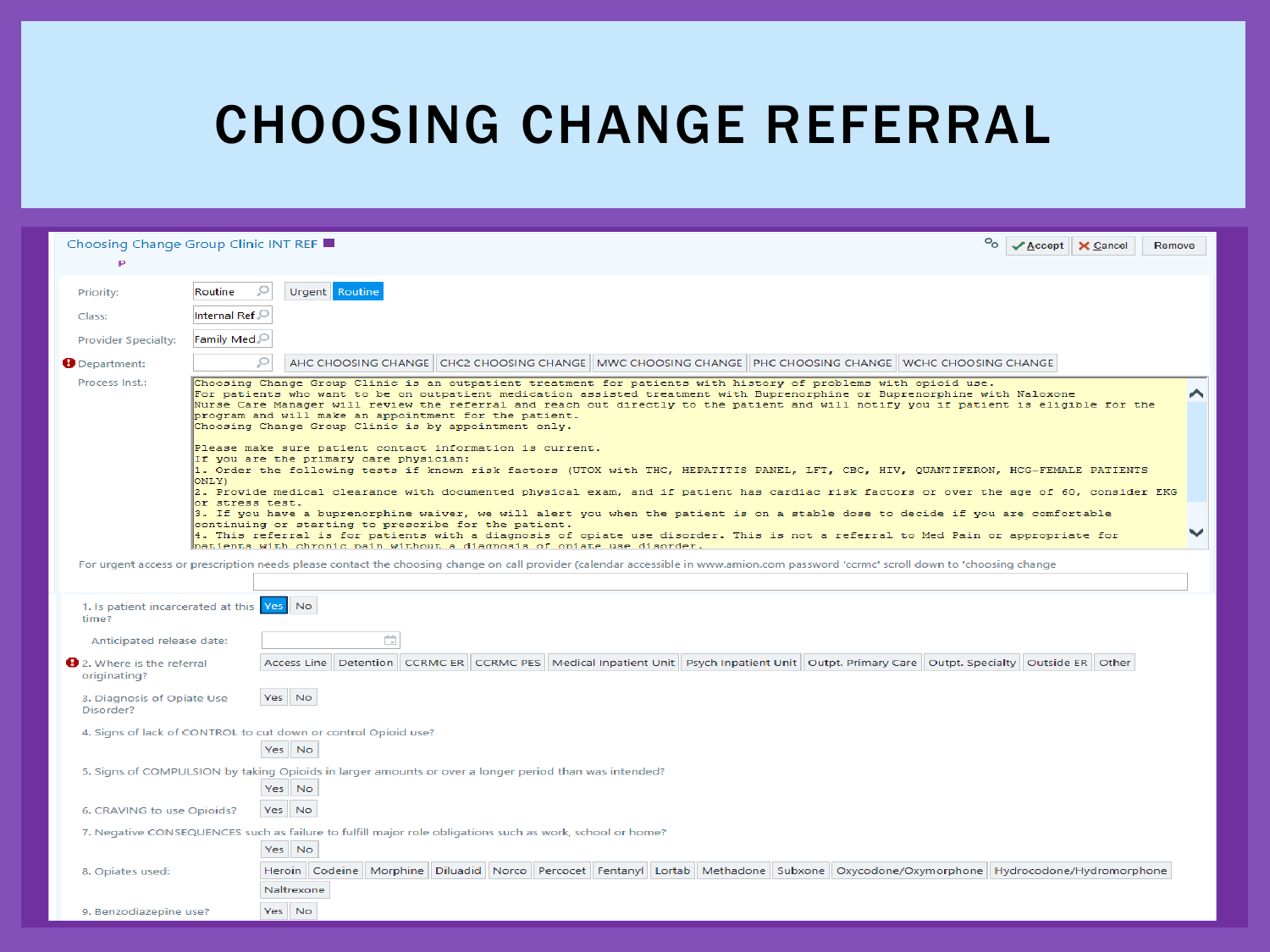#### CHOOSING CHANGE REFERRAL, CON'T.

| 10. Does the patient have a<br>good contact number? |                       | No<br>Yes                                                                                                                                                                                                                                                                                                                                                                                                                     |  |  |  |  |  |  |  |  |
|-----------------------------------------------------|-----------------------|-------------------------------------------------------------------------------------------------------------------------------------------------------------------------------------------------------------------------------------------------------------------------------------------------------------------------------------------------------------------------------------------------------------------------------|--|--|--|--|--|--|--|--|
| Best contact Number:                                |                       |                                                                                                                                                                                                                                                                                                                                                                                                                               |  |  |  |  |  |  |  |  |
| 11. Can a message be left at<br>that number?        |                       | Yes No                                                                                                                                                                                                                                                                                                                                                                                                                        |  |  |  |  |  |  |  |  |
| 12. Is the patient currently<br>taking Suboxone?    |                       | Yes No                                                                                                                                                                                                                                                                                                                                                                                                                        |  |  |  |  |  |  |  |  |
| 13. Has the patient previously<br>taken Suboxone?   |                       | Yes No                                                                                                                                                                                                                                                                                                                                                                                                                        |  |  |  |  |  |  |  |  |
| When did they start taking<br>Suboxone?             |                       |                                                                                                                                                                                                                                                                                                                                                                                                                               |  |  |  |  |  |  |  |  |
| 14. Preferred pharmacy<br>(cannot use CVS)          |                       |                                                                                                                                                                                                                                                                                                                                                                                                                               |  |  |  |  |  |  |  |  |
| 15. Living environment:                             |                       | Street Shelter Doubled up Sober Living Environment (SLE) Residential Treatment Transitional Housing Single Room Occupancy (SRO) Board and Care Own or rent                                                                                                                                                                                                                                                                    |  |  |  |  |  |  |  |  |
|                                                     |                       | Car Other                                                                                                                                                                                                                                                                                                                                                                                                                     |  |  |  |  |  |  |  |  |
| Other:                                              |                       |                                                                                                                                                                                                                                                                                                                                                                                                                               |  |  |  |  |  |  |  |  |
| Comments:                                           |                       | 同々っくも<br>$\bigoplus$ $\bigoplus$ $\bigotimes$ $\bigotimes$ $\bigotimes$ $\bigoplus$ $\bigoplus$ $\bigoplus$ $\bigoplus$ $\bigoplus$ $\bigoplus$ $\bigoplus$ $\bigoplus$ $\bigoplus$ $\bigoplus$ $\bigoplus$ $\bigoplus$ $\bigoplus$ $\bigoplus$ $\bigoplus$ $\bigoplus$ $\bigoplus$ $\bigoplus$ $\bigoplus$ $\bigoplus$ $\bigoplus$ $\bigoplus$ $\bigoplus$ $\bigoplus$ $\bigoplus$ $\bigoplus$ $\bigopl$<br>Insert SmartText |  |  |  |  |  |  |  |  |
|                                                     |                       | Clinical Information: ***                                                                                                                                                                                                                                                                                                                                                                                                     |  |  |  |  |  |  |  |  |
|                                                     |                       |                                                                                                                                                                                                                                                                                                                                                                                                                               |  |  |  |  |  |  |  |  |
|                                                     |                       |                                                                                                                                                                                                                                                                                                                                                                                                                               |  |  |  |  |  |  |  |  |
|                                                     |                       |                                                                                                                                                                                                                                                                                                                                                                                                                               |  |  |  |  |  |  |  |  |
|                                                     |                       |                                                                                                                                                                                                                                                                                                                                                                                                                               |  |  |  |  |  |  |  |  |
|                                                     |                       |                                                                                                                                                                                                                                                                                                                                                                                                                               |  |  |  |  |  |  |  |  |
|                                                     |                       |                                                                                                                                                                                                                                                                                                                                                                                                                               |  |  |  |  |  |  |  |  |
|                                                     |                       |                                                                                                                                                                                                                                                                                                                                                                                                                               |  |  |  |  |  |  |  |  |
|                                                     |                       |                                                                                                                                                                                                                                                                                                                                                                                                                               |  |  |  |  |  |  |  |  |
| <b>Reference Links:</b>                             |                       | 1. Referral turn around time report                                                                                                                                                                                                                                                                                                                                                                                           |  |  |  |  |  |  |  |  |
| Status:                                             |                       | Normal Standing Future                                                                                                                                                                                                                                                                                                                                                                                                        |  |  |  |  |  |  |  |  |
|                                                     | <b>Expected Date:</b> | ä                                                                                                                                                                                                                                                                                                                                                                                                                             |  |  |  |  |  |  |  |  |
|                                                     | <b>Expires:</b>       | 1/30/2020<br>1 Month 2 Months 3 Months 4 Months 6 Months 1 Year 18 Months                                                                                                                                                                                                                                                                                                                                                     |  |  |  |  |  |  |  |  |
| Sched Inst.:                                        | n.                    | 1. You will be contacted by the Nurse Care Manager within 1 week of referral. 2. If you have not received a call back after 1 week or if you made changes with your address or phone number,                                                                                                                                                                                                                                  |  |  |  |  |  |  |  |  |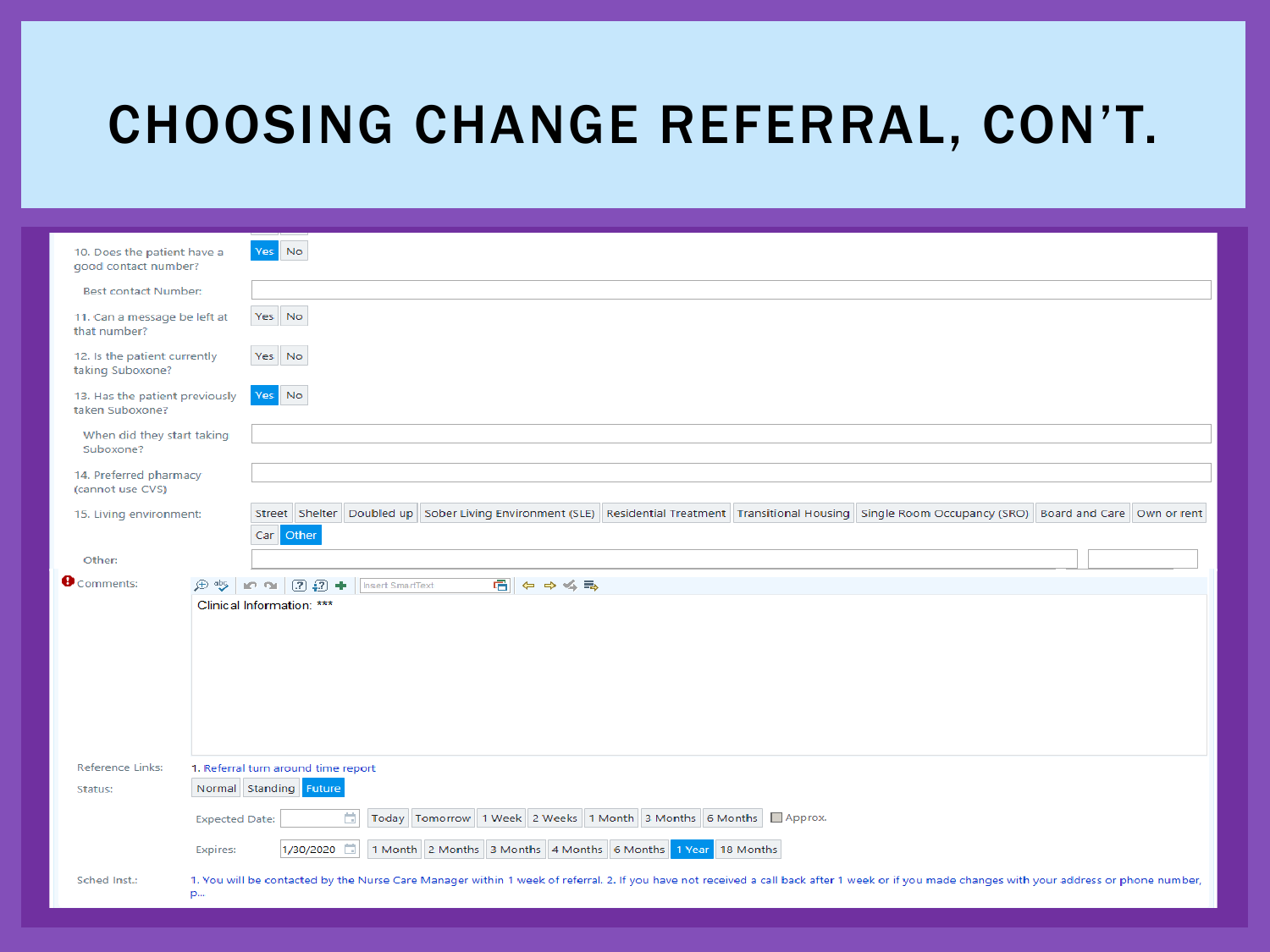## REFERRAL FLOW

Referral received via ccLink or in-basket from the access line



An RN contacts the patient within 48 hours of receiving the referral



Group appointment made and medications sent

> (appointments available within 1 week)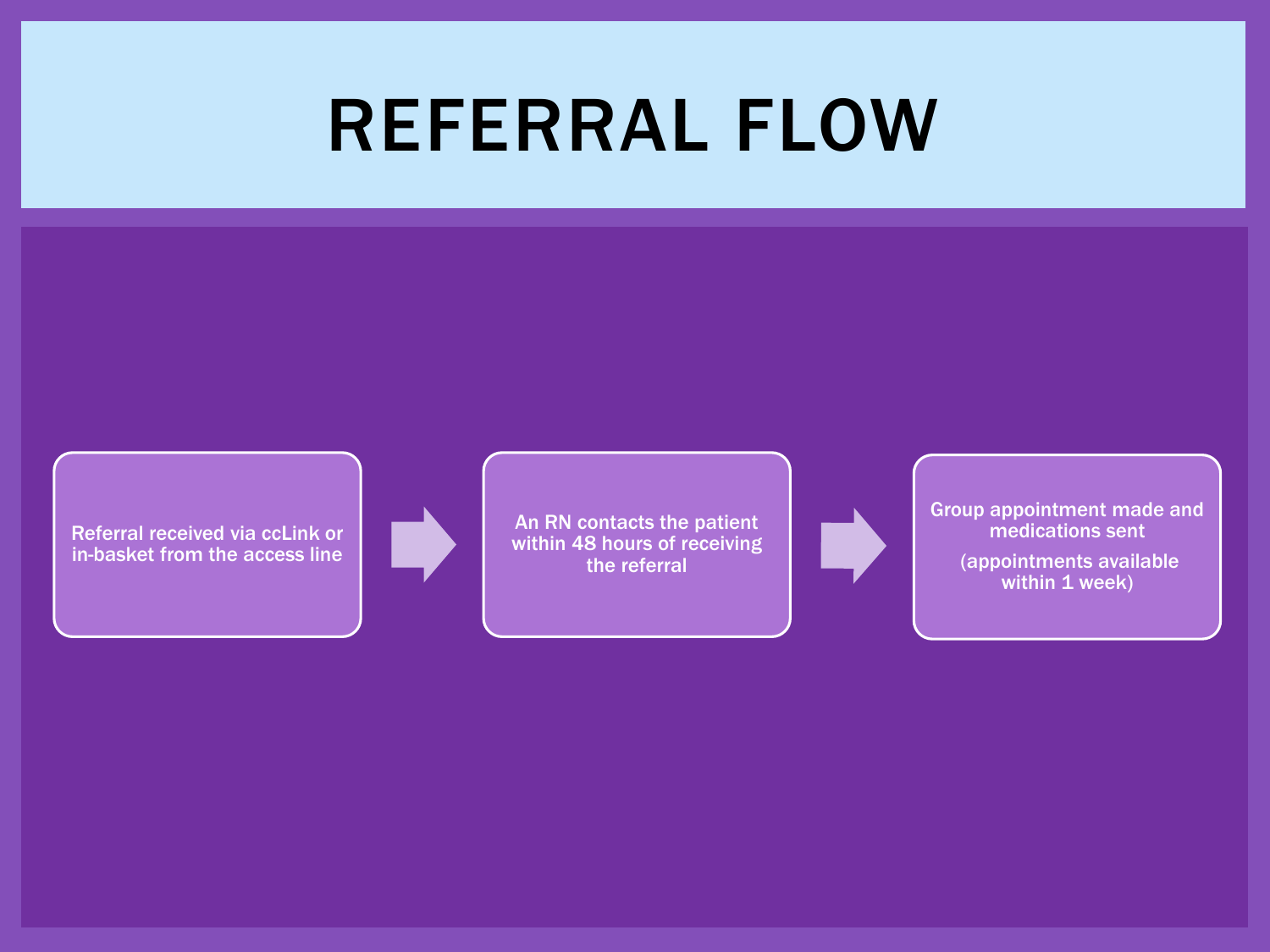## COMMUNITY PARTNERSHIPS

Health Care for the Homeless – we work closely with HCH to provider low-barrier buprenorphine through shelter and street outreach

Ambulatory Care –Stable patients are transferred back to a waivered primary care provider when available.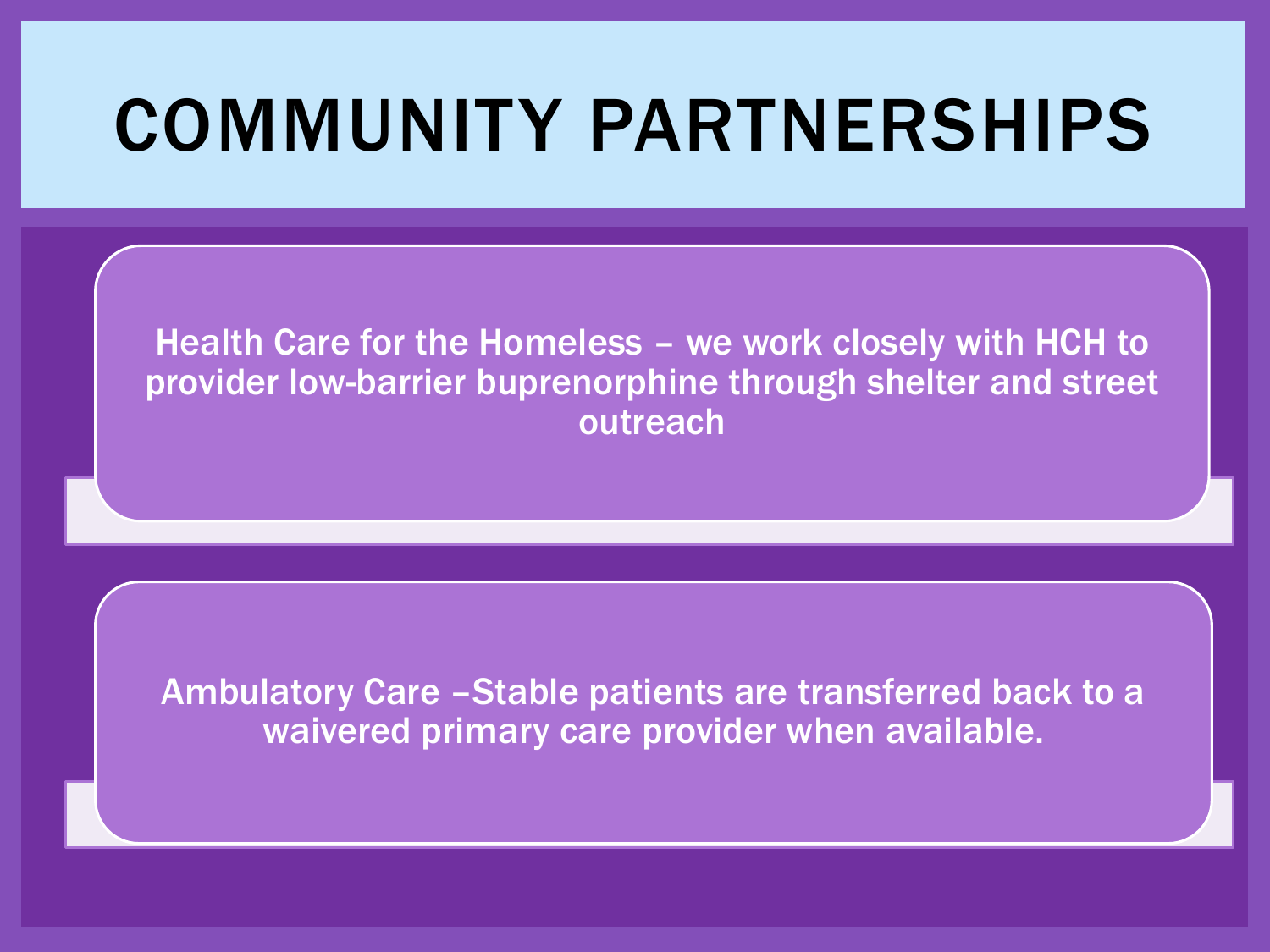# QUOTES

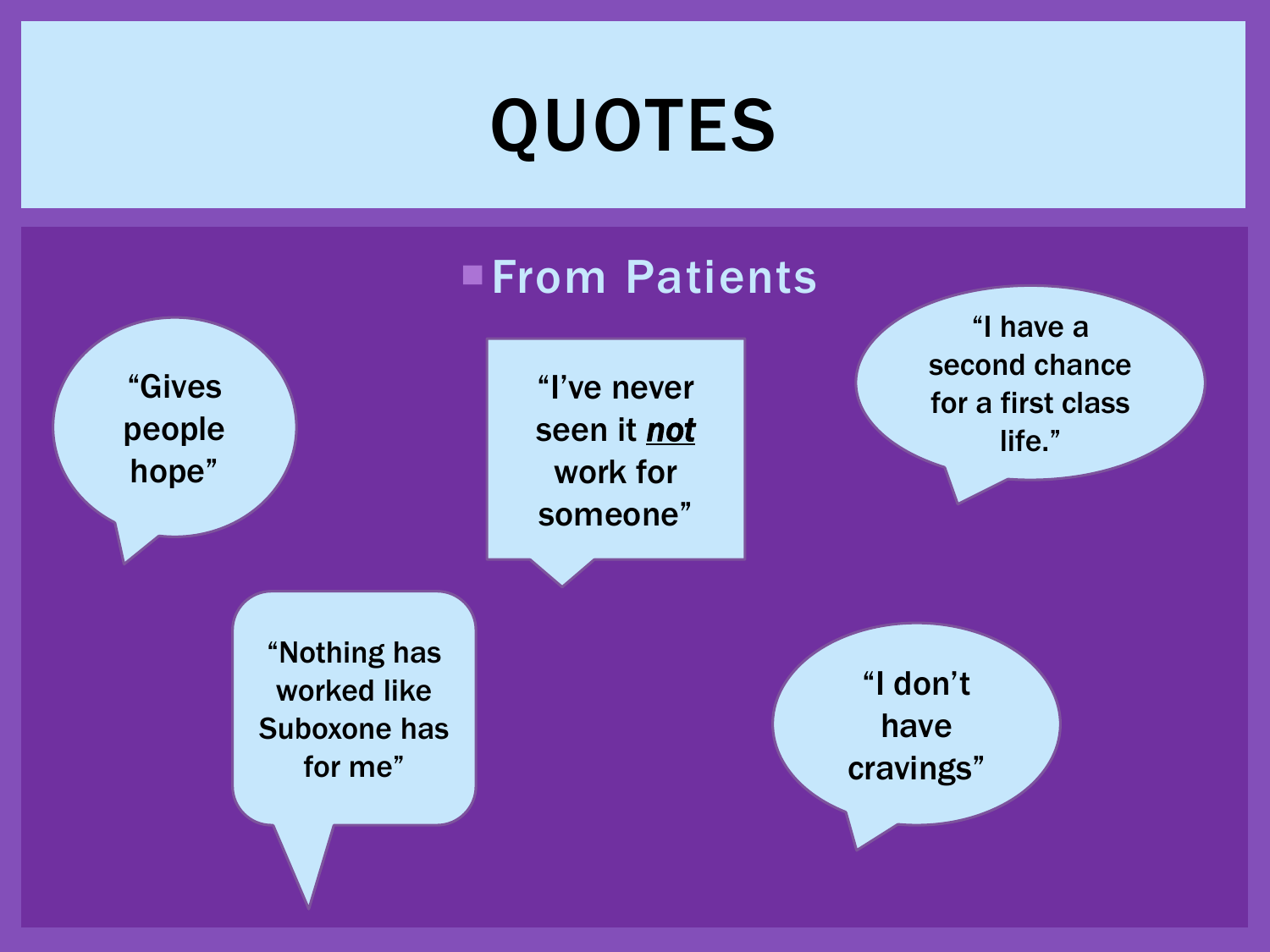# QUOTES

I am honored on a daily basis to work with the Choosing Change program. We are team of people who are advocating endlessly for recovery and the safety of our patients. I have witnessed so many lives transform."

- Tanzania Whyte, RN **BSN** 

#### **From Staff** (MDs, RNs, MHCSs)

*I usually encourage SUD patients by reminding them that they have strength, courage, and resourcefulness- you are awesome, so live accordingly*.

-Shirley Cheney, MHCS

"It is refreshing to see how motivated patients are to make a change in improving their lives. Being able to guide this process has been rewarding and has contributed to the prevention of burnout for medical staff"

- Dr. Chelsea Rhoades

"Choosing Change allows you to RECLAIM your life"

- Dr. Ken Saffier